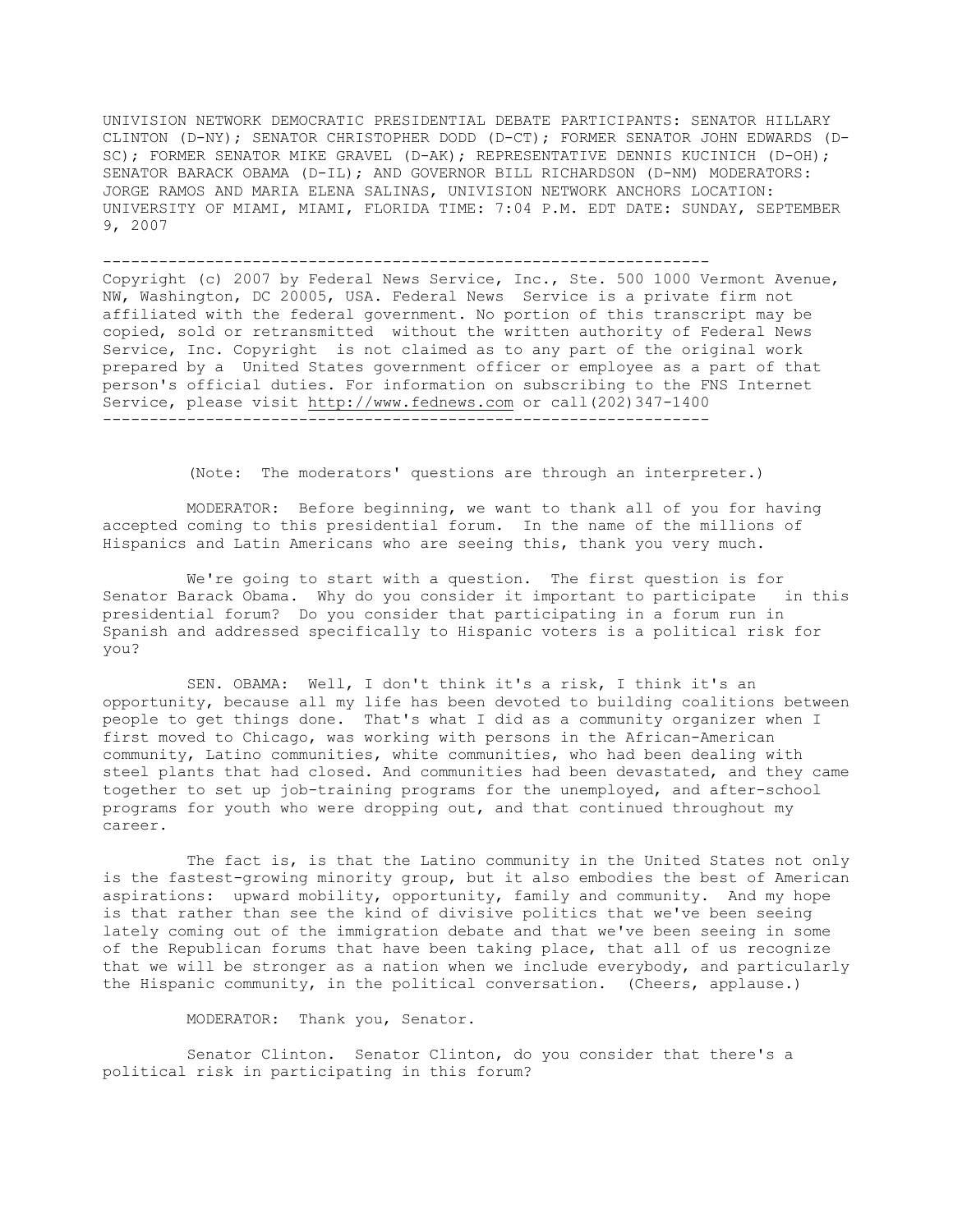SEN. CLINTON: Oh, not at all. I'm very proud, as a senator from New York, to represent such a dynamic and vibrant Latino community. And so I see this as part of the ongoing forward progress of America. We have been a nation of immigrants, and we are a country that has welcomed people. And I hope we will continue to do so. Certainly I'm running for president in large measure because I believe that we have to bring our country together and we have to have respect for one another.

 And I hope to be able, as president, once and for all, to deal with the immigration issue.

 But for me, this is not only an opportunity, it's a privilege to be here at the University of Miami, in a state that is one of the most exciting places in our country and to speak directly about the issues that affect not only the Latino community but all Americans and to speak also about what we need to do to strengthen and deepen our relationship with Latin America. So I thank Univision for this opportunity to be here. (Applause.)

 MODERATOR: Senator Gravel, why did you consider it important to participate in this forum?

 MR. GRAVEL: For the same reasons that they just stated, obviously. (Laughter.) It is a great opportunity.

 But I do want to take my time to give my condolences to the Soriano family. Armando Soriano was recently killed in Iraq, and his father is about to be deported. I think there's something basically wrong with that situation. (Applause.)

 Let me point out, I'm first-generation American. My parents came here like many of your parents, and I spoke French before I could speak English as a child. And my parents carved out -- my dad was very humble, didn't have a third-grade education, but he was able to work and prosper in this country, and so I honor anybody that comes to this country as an immigrant, because we're all immigrants. There's been nobody else but the Indians in this great land. (Applause.)

MODERATOR: Senator Edwards, it is a risk for you to be here?

 MR. EDWARDS: I think it's a great honor to be here, an extraordinary privilege.

 You know, I grew up in a small town in North Carolina, and my dad worked in mills all his life. And we went to that town so that my father could work hard and try to build a better life for myself and my -- my family, just as millions of Latino families are trying to do today. In fact, that small town is now half Latino, in rural North Carolina. And those Latino families that came to Robbins, North Carolina, came there for the same reason my father came there: to work hard, support their families and try to build a better life for themselves and their children.

 But they're up against huge obstacles. Just a few months ago, I was in Canton, Mississippi, as part of a poverty tour, and I met with poultry workers who worked in a poultry plant in Canton, Mississippi. And one of them was a man named Daniel who had been badly hurt on the job. And because of his injuries, he wasn't able to work. And when he asked about trying to get health care or workers' compensation, the first question they asked him was, "What's your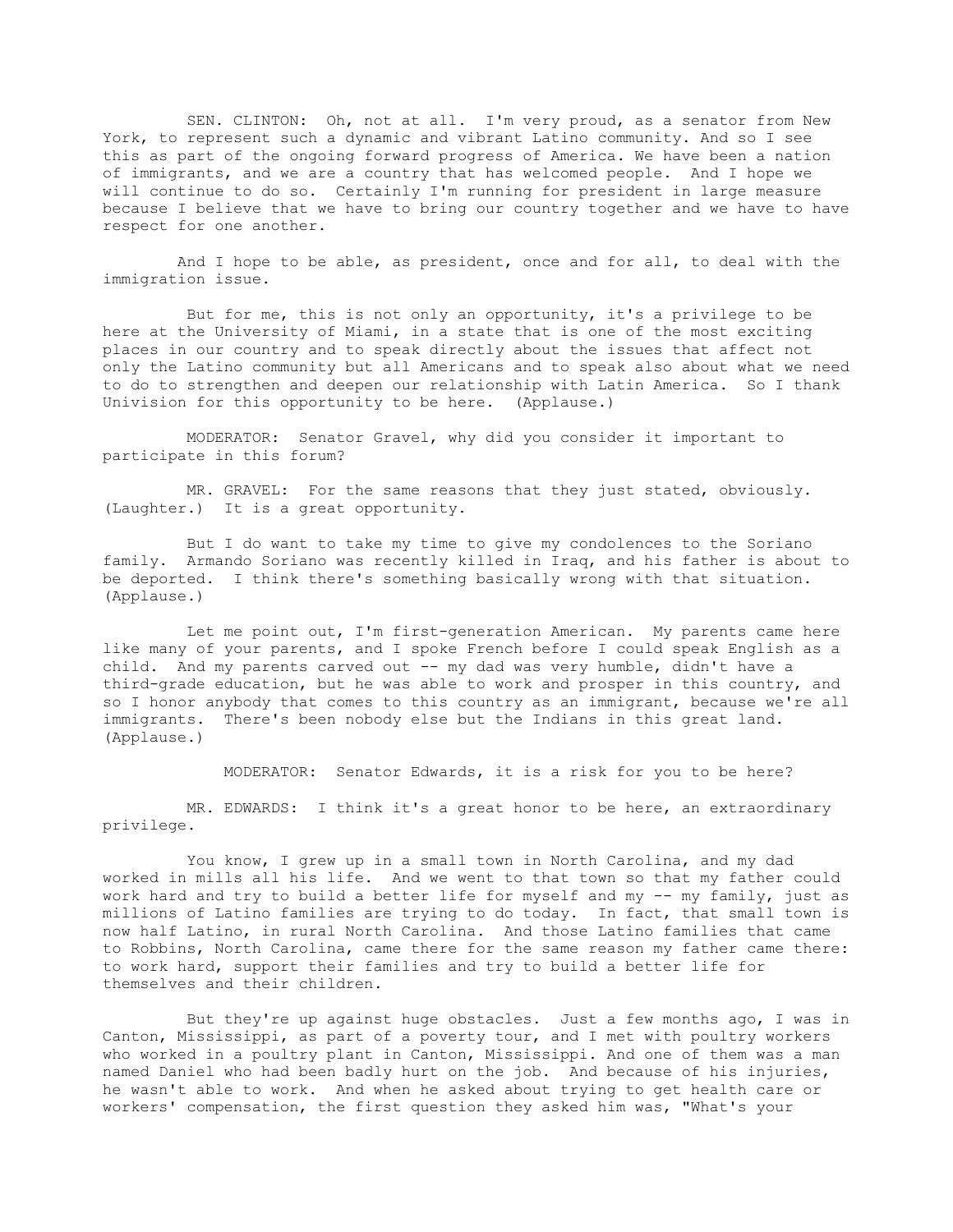immigration status?" This is a perfect example of what's wrong with Washington and why the government is not working for the American people, and not working for Latino families. (Applause.)

 MODERATOR: Senator (sic) Kucinich, millions of Hispanics here in the United States speak Spanish. Would you be willing to promote Spanish as a second national language of the United States?

REP. KUCINICH: Yes.

When I was mayor of Cleveland, I made it a point to reach out to our Hispanic community in the city of Cleveland. And before that, 40 years ago, when I was a candidate for city council, it was the involvement in the Hispanic community that proved to create the circumstances for my election. So I have a deep understanding of the economic issues that people deal with.

 And I want to say that when you asked about the risk here, we're not taking any risks. But think about the fact that 34 percent of Hispanics don't have any health care at all, don't have any health insurance. They're taking the risk. And so my plan, which is H.R. 676, is a way of assuring that the risks that people do take every day in their life, they don't have to take anymore.

 So for me, this is who I am. It's part of my career to stand up for Latinos, to have the opportunity to represent them at every level of government. I'm not new to this community. I've been working with it for 40 years. Thank you. (Applause.)

 MODERATOR: We're speaking right now as -- would you promote -- Senator Dodd, would you promote Spanish as a second national language in the United States?

 SEN. DODD: Well, let me take advantage of the question. Certainly promoting greater understanding in language in this country -- it's, I think, a source of some collective embarrassment that we Americans don't speak enough languages, that we always think the rest of the world has to understand English. I'm proud of the fact that -- (speaks Spanish). I understand that we need to encourage more language training in the country.

 I believe that the common language of our country is English, but that we ought to encourage and support those who are not English speakers to be able to enjoy the benefits and opportunities of these country.

 You asked the question earlier whether or not this was a risk to be here. The issue of empowerment, I think, is critically important. The mere fact that we're having this forum here today is the empowering to the community of this country, the 44 million Hispanics that recognize as a result of this forum that they're invited to be very much a part of the political process of this country, and I strongly support that. For 40 years I've been involved in it, cared deeply about it, and would do everything I could as president to enhance and expand it. (Applause.)

 MODERATOR: Governor, I think it's clear for all of us that English is our common language, but the question is: Would you be willing to promote Spanish as a second national language -- not a first language, but a second national language?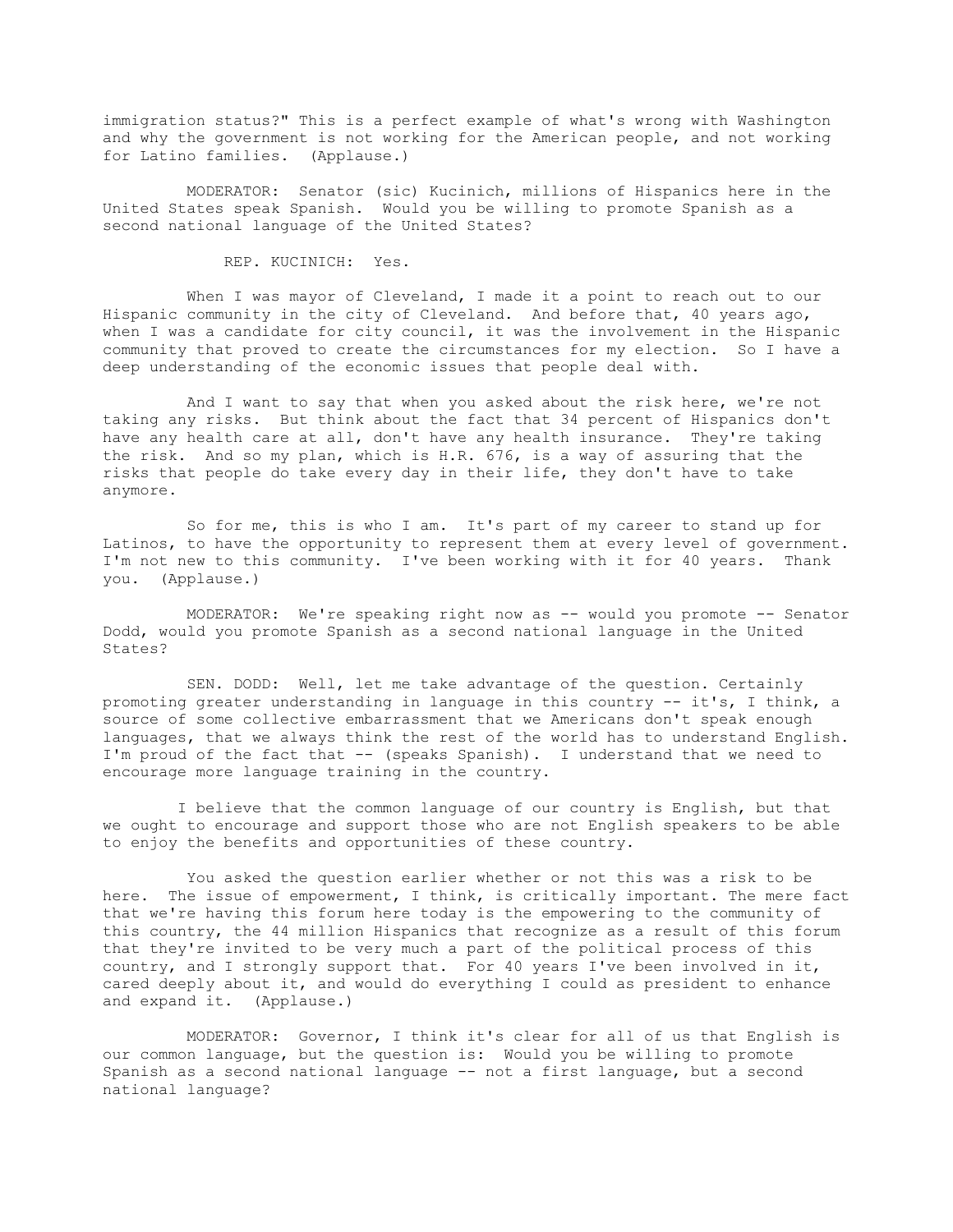GOV. RICHARDSON: I -- I'm very proud, first of all, to be the first Latino -- major Latino candidate to run for president. (Cheers, applause.) And I want to say that I think any way that this country can promote diversity is critically important.

 You know, language is important, but you know, Latinos are always asked these questions. Latinos care about civil rights and immigration, but we care about all issues. We care about health care, about the war in Iraq. We're mainstream. And I do want to say at this point that I was under the impression that in this debate Spanish was going to be permitted because I've always supported Univision all my career, but I'm disappointed today that 43 million Latinos in this country, for them not to hear one of their own speak Spanish -- (applause) -- is unfortunate.

 In other words, Univision has promoted English only in this debate. (Applause.) (Speaks Spanish.)

 MODERATOR: The rules that the seven candidates have accepted for this debate is that everyone is going to communicate in English, and everything would be translated into Spanish. Thank you very much. (Applause.)

 Representative Kucinich, the next question is for you. A recent conducted by the Pew Hispanic Center reveals that two of three Hispanics believe that the U.S. should withdraw from Iraq. Under what circumstances would you consider the mission accomplished so that our troops could return?

 REP. KUCINICH: Our troops need to be brought home now, and I have submitted a plan to do just that. (Cheers, applause.) Remember, I'm the only one on this stage who actually voted against the war and who voted a hundred percent of the time against funding the war and who presented a plan four years ago to get out of Iraq. (Cheers, applause.)

We need to -- here's the plan.

 Number one, we have to end the occupation, bring the troops home, bring the contractors home. We have to have a simultaneous plan where we reach out to the nations, like Syria and Iran, to form a multinational international peacekeeping force that moves in as our troops leave so there's no vacuum.

 And also, we have to have a program of reconstruction and rehabilitation and reconciliation, and we have to stop trying to steal Iraq's oil.

 This is the way that we can take steps towards trying to achieve peace - - (applause) -- bring those troops home now, and I'm the only one up here who four years ago showed the judgment that was necessary, that people expect of a first executive, in not going to war based on lies. (Cheers, applause.)

 MODERATOR: Senator Obama, the same question. At what time would you consider that the mission has been completed or accomplished, so that the troops can come home?

 SEN. OBAMA: Well, first of all, I think Dennis will acknowledge that I was a strong opponent of the war, as Dennis was. And I thought at that time that this was a bad idea, that it was going to cost us billions of dollars and thousands of lives and would not make us more safe. And it hasn't made us more safe. And the president now is trying to present an argument that somehow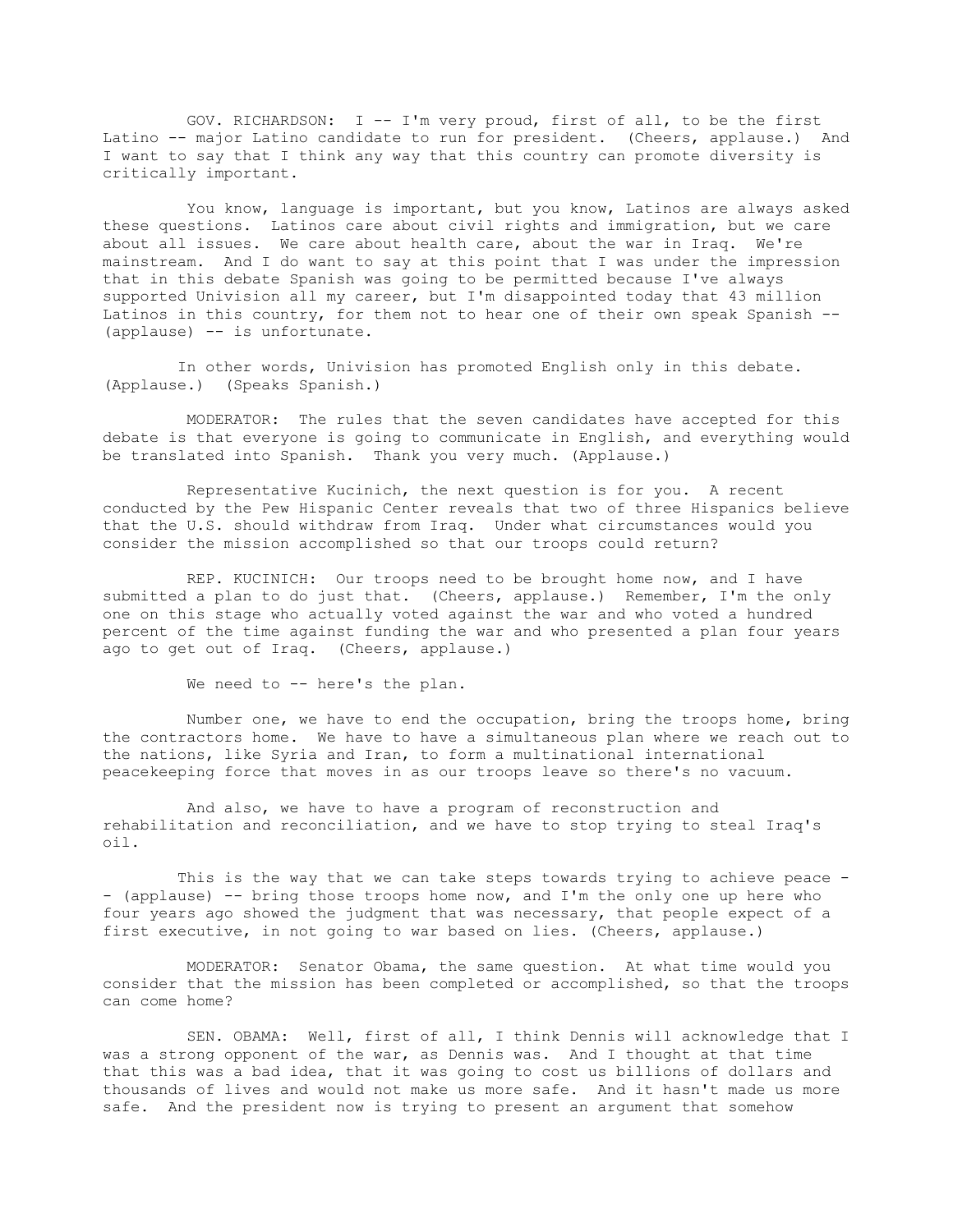because there has been some impact as a consequence of 30,000 troops in Baghdad, that that has brought about any movement on the political front. At this point, I think everybody is aware there will be no military solution to what's happening in Iraq. The question is, are we going to be able to bring about a political accommodation? I've had a bill in since January that would begin bringing our troops home in a responsible, careful way. And it is my belief that if the president continues on this course, we are going to continue to have the same problems that we've had.

 So I'm calling on Republican congressmen and legislators to overturn the president's veto of a timetable. We need to start that process. And has been said earlier, we've got to initiate the kind of diplomacy where we talk to all the parties in the region, both inside Iraq as well as outside of Iraq, to make certain that all the factions recognize it is their interest to stabilize Iraq. And that is going to require a president who is willing to engage in the kind of bold personal diplomacy and talk to all people that I have committed to, as president of the United States. (Applause.)

MODERATOR: Your time is up. Thank you.

 REP. KUCINICH: Could I get a chance to respond -- (off mike) -- who characterized my position?

 MODERATOR: Unfortunately, the question is for Senator Edwards. Senator Edwards, if General Petraeus has indicated that there was some success of these troops, would you still be in favor of withdrawing Iraq (sic) in a few months? MR. EDWARDS: I'm absolutely in favor of America leaving Iraq. What I'm concerned about, about the Petraeus report, is that it will be basically a sales job by the White House, that it'll be a PR document -- (applause) -- because that's what we've continually gotten from this administration, throughout the course of the war.

 And it will be focused on this benchmark or that benchmark than whether some minor progress has been made on one particular benchmark.

 The underlying question that has existed the entire time that we've been in Iraq is, have the Sunni and Shi'a moved toward some sort of serious political compromise? Because without that compromise, there cannot be peace or stability in Iraq. It cannot happen.

 And I think we know the answer to that right now. The answer to that question is there has been no political progress. In fact, the Iraqi parliament went on vacation for three or four weeks while American men and women were putting their lives on the line in Iraq.

 Here's what I believe. I believe no political progress means no funding without a timetable for withdrawal. And if the president vetoes a bill that has a timetable for withdrawal, the Congress should send him another bill with a timetable for withdrawal and continue to do it until he's forced to start withdrawing troops. (Cheers, applause.)

 MODERATOR: Senator Clinton, the same question: For the -- in the next few days, we'll have a report from General Petraeus. If the troop surge has had partial success in Iraq, would you still withdraw from Iraq?

 SEN. CLINTON: I was against the surge when it was first proposed. And I believe that nothing which General Petraeus or Ambassador Crocker or anyone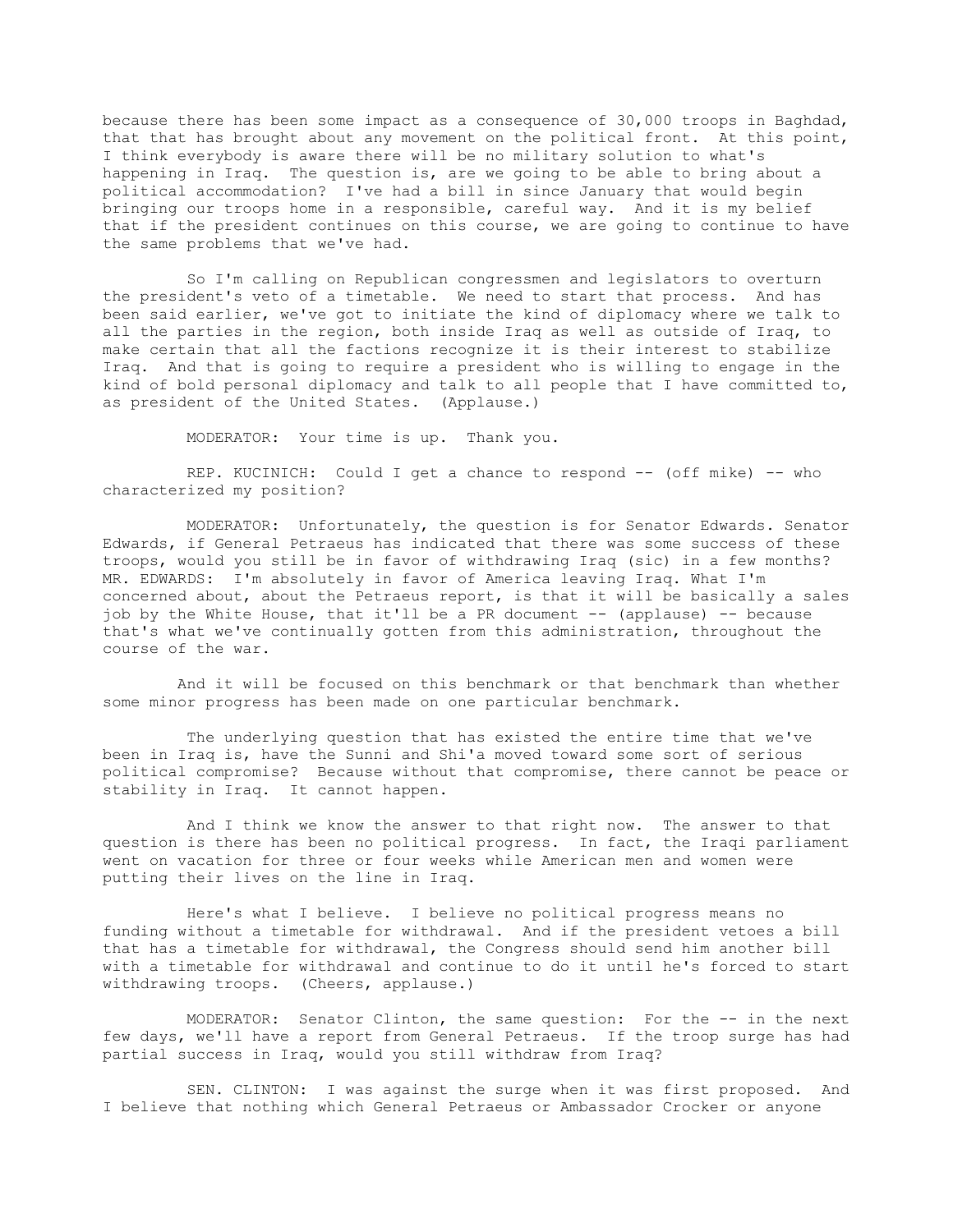else coming before the Congress will say next week will in any way undermine the basic problem: There is no military solution. That has been said for years now. And that is why I believe we should start bringing our troops home.

 That however does not in any way suggest that our young men and women in uniform have not performed magnificently and heroically, because they have. (Applause.) They were asked to do what they do best, which is to try to provide some amount of stability or security to give the Iraqi government the time and space to do what the Iraqis must do. Unfortunately despite the heroism of our American forces, the Iraqi government has not reached any kind of political reconciliation. Therefore we need to quit refereeing their civil war and bring our troops home as soon as possible. (Applause.)

 MODERATOR: Senator Richardson, what would you do with the troops? GOV. RICHARDSON: What I would do with the troops is I would bring them all home -- every one of them. And you know, there's a fundamental difference that I raised in the last debate with Senator Obama, Senator Clinton, Senator Edwards. Under their plans, under their website, they leave either 25 or 50 or 75 troops behind. I'd bring them all home within a period of time of six to eight months, because our troops have become targets.

 You can't bring reconciliation to Iraq, or an all-Muslim peacekeeping force or a partition, without getting all our troops out. Our kids are becoming targets. They are dying -- the last three months, the highest total. Iraqis are dying.

And  $I$  -- there is a basic difference between all of us here that  $I$ mentioned, involving, what do we do about leaving troops behind? Some say they want to leave combat troops behind. They don't want to leave them --

MODERATOR: Thank you very much.

 GOV. RICHARDSON: I'd like an answer, because this is a fundamental issue about the conduct of American foreign policy in Iraq.

And there is a basis --

MODERATOR: Thank you very much. (Applause.)

 The next question is for Senator Gravel. Osama bin Laden just reappeared in a video warning that the U.S. is vulnerable still. Just two days away from the sixth anniversary of 9/11 the question is this: What would you do that hasn't already been done to capture bin Laden, which hasn't (been) done previously?

 MR. GRAVEL: Well, the first thing that you would do is to realize that terrorism is not a war. Our war on terrorism makes no sense. We've had -- (interrupted by applause) -- we've had terrorism since the beginning of civilization, and we'll have it to the end of civilization. It must be treated as a criminal act for what it is. The United States of America should now interface with Interpol and with other countries to bring these people to justice, but our government has done just the opposite. We had the help of Iran to do away with the Taliban three years ago, then we called them an "Axis of Evil." We had the help of other countries, and now they do -- our government doesn't need them. We have a database of 7 million stolen passports at Interpol and it's headed up by an American, and not one American intelligence agency has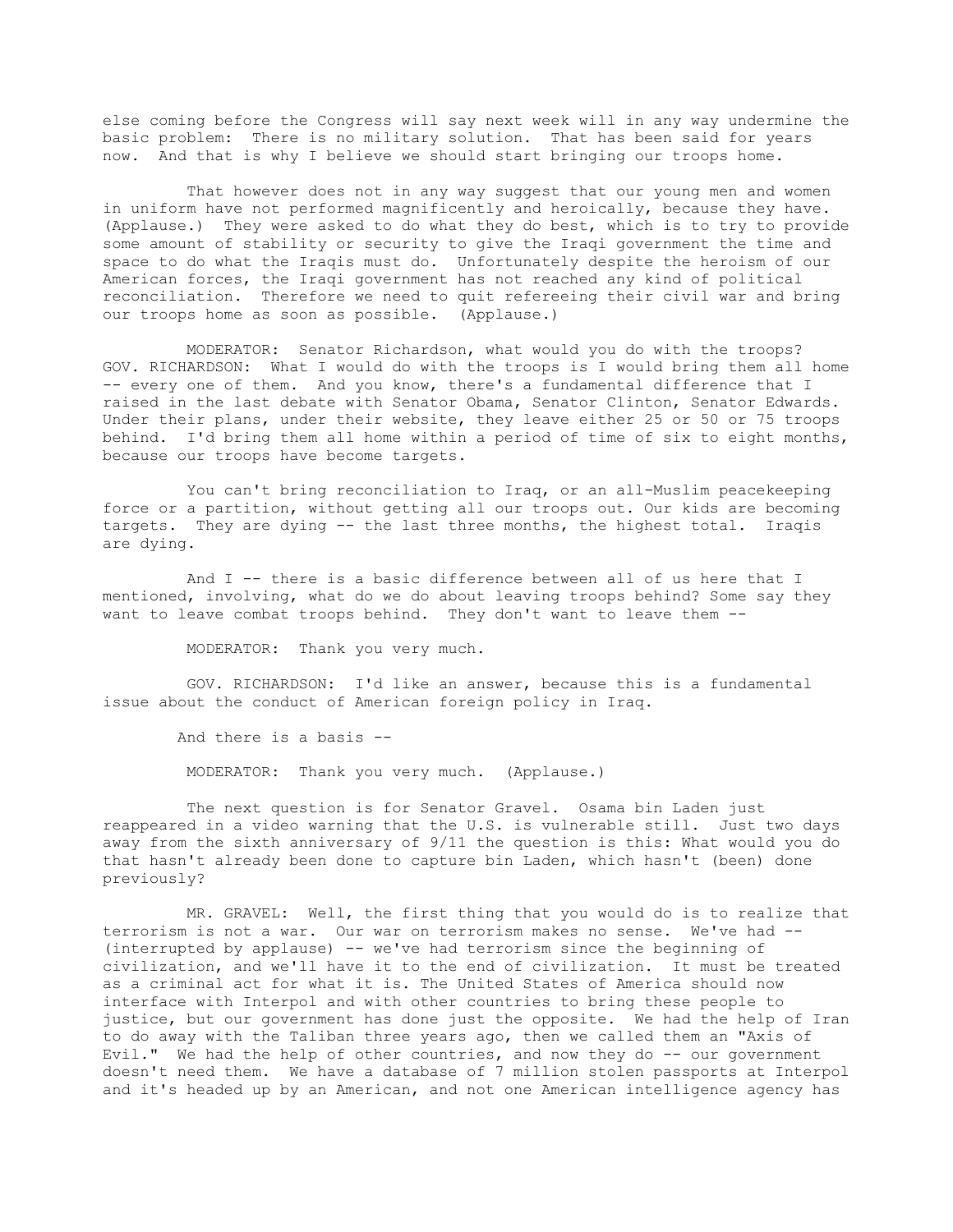ever accessed that database. We can't even put the dots together here little more than can we do it globally.

MODERATOR: Thank you, Senator. Thank you, Senator. (Applause.)

We want to go to Senator Dodd. The question: The question isn't that in the past things haven't been done right, but what would you do differently to capture Osama bin Laden -- something that hasn't been done?

 SEN. DODD: Well, first of all, I think in this debate about the forces in Iraq -- what time they come out, how many come out, and when they come out - the underlying question is the safety and security of our country. We're running for the presidency of the United States. The first obligation and job of an American president is to keep this country safe and secure.

 I would argue that today presently our troops in Iraq are doing just the opposite of that. We're more vulnerable, less safe, more insecure today as a result of the presence there because we've turned Iraq into an incubator for jihadists and terrorists.

 And so it's important, I think, that we do begin that process. And I'll strongly support in the coming days efforts here to terminate that participation based on firm deadlines.

 Then we ought to be taking those resources and putting them into Afghanistan here so that you have a serious effort here to go after Osama bin Laden. We failed to do that. As we (went ?) into Iraq here, we lessened our participation in Afghanistan, and as a result, we've seen the resurgence of the Taliban and the reemergence of Osama bin Laden.

 If we focus our attentions there, return there, then I think we can make a huge difference and apprehend Osama bin Laden and also rebuild the coalitions necessary to have the kind of cooperation to deal with international terrorism that we're not getting today because of our military -- continued military participation in Iraq. I think that's the danger. (Applause.)

MODERATOR: Thank you, Senator.

 Now we're going to go to another topic, and we're going to go to the important subject of immigration. We're going to go to Senator Obama. None of the 9/11 terrorists entered the U.S. through the Mexican border. Why build a wall there in the name of national security on the Mexican border and not on the border with Canada? (Cheers, applause.)

 Senators -- I would like to mention that Senator Obama, Clinton and Dodd approved and voted in favor of the wall. Now you, Senator Obama.

 SEN. OBAMA: Well, I have been a consistent champion of comprehensive immigration reform. And keep in mind that my father came to this country from a small village in Africa because he was looking for opportunity. And so when I see people who are coming across these borders, whether legally or illegally, I know that the motivation is trying to create a better life for their children and their grandchildren. And that's why in the state legislature I championed efforts to make sure that we could incorporate and bring people into the political process and to have access to the resources that would give them a better life, and the same thing has been my cause since I've been in the United States Senate. So I was one of the leaders, along with several other senators,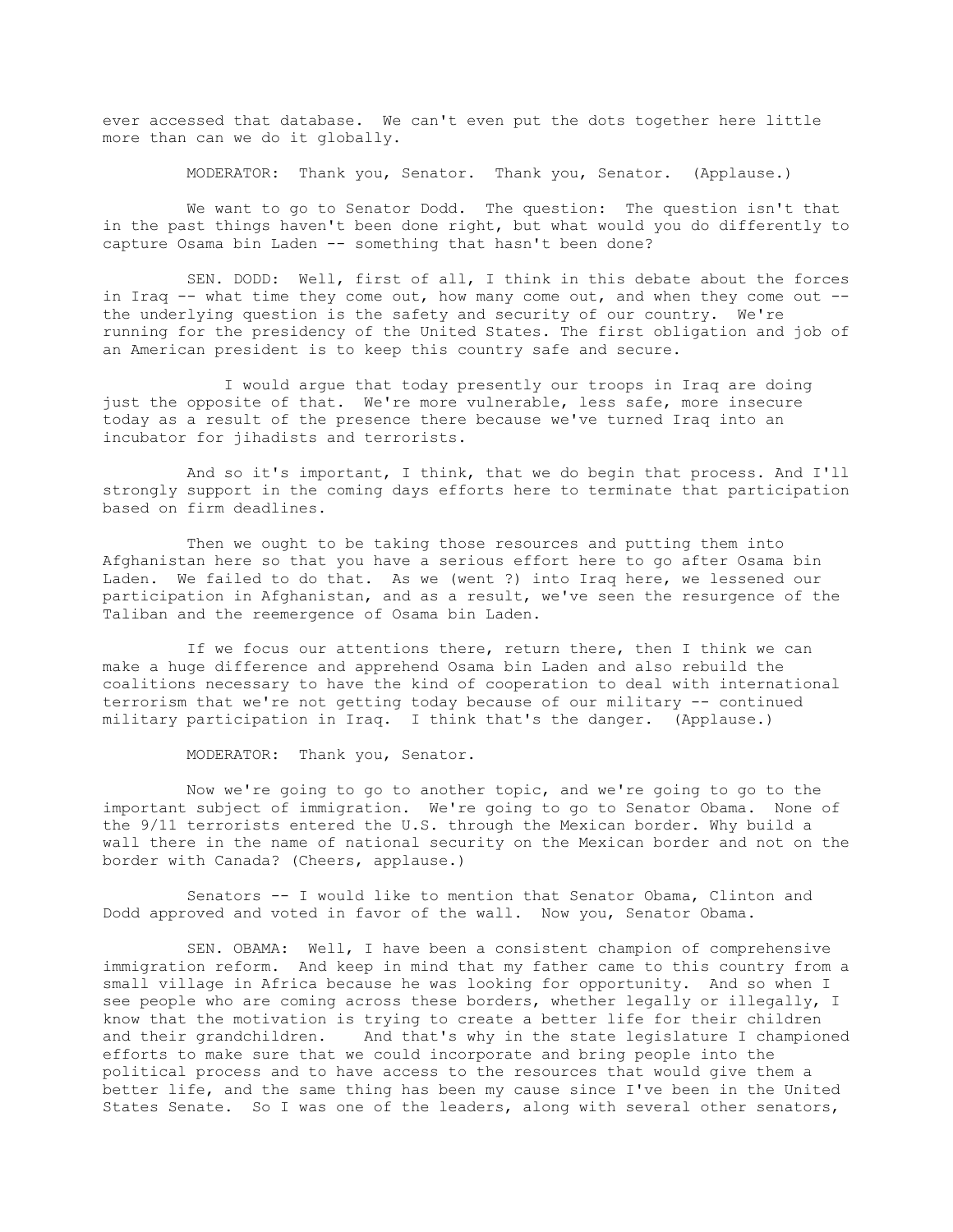in passing comprehensive immigration reform the year before last out of the Senate. It failed in the House.

 That is going to involve some elements of border security because we've got to make our borders more secure. We can't just have hundreds of thousands of people coming into the country without knowing who they are.

It also means, though, that we have an employer verification system that works, and it means that we provide a pathway to citizenship for the 12 million undocumented workers who are already here. And that is something that I have championed, and that is something that I will pass when I am president of the United States; we will begin working on it the first year.

MODERATOR: Thank you, Senator. Thank you, Senator. (Applause.)

 Senator Clinton, you also voted in favor of the wall. Why on the Mexican border and not on the Canadian border?

 SEN. CLINTON: Well, actually, I do favor much more border patrolling and much more technology on both of our borders, and in certain areas, even a physical barrier, because I think we've got to secure our borders. That has to be part of comprehensive immigration reform.

 I have championed comprehensive immigration reform, and it includes starting with securing our borders in order to give people the support they need to come over and support us when it comes to having a pathway to legalization. We all know that this has become a contentious political issue. It is being demagogued, and I believe that it is being used to bash immigrants, and that must stop.

 The Republican candidates need to understand that they are doing a great disservice to our country. We want to work in a bipartisan way, insofar as possible, to have comprehensive reform -- employer verification, more help for local communities so that they can pay for schooling and hospital and other expenses that they have to bear because of the immigration crisis. And the federal government needs leadership, and I will provide that as president.

MODERATOR: Thank you, Senator. Thank you. (Applause.)

 Now, Senator Dodd, why did you vote in favor of the wall? Why not in Canada? SEN. DODD: Well, listen, I underscore the same points here. Obviously, any debate about immigration has to include security here. The American people feel strongly about it.

 But I would argue that while there may be a place periodically to have security along that border that include some fence, it's also important that we understand the underlying reason why people emigrate, and we're not focusing enough attention on that.

We need to be dealing with our neighbor, Mexico, far more cooperatively. For 26 years, I've chaired the interparliamentary meeting with Mexico -- either been the chair or the co-chair of it. This is an ally, this is a friend, this is a neighbor. We need to be talking about the economic conditions which exist in Central America and elsewhere that drive people from their homes to seek an opportunity for their families. We need to have trading agreements and economic agreements that can lift people up and not continue to depress them, depriving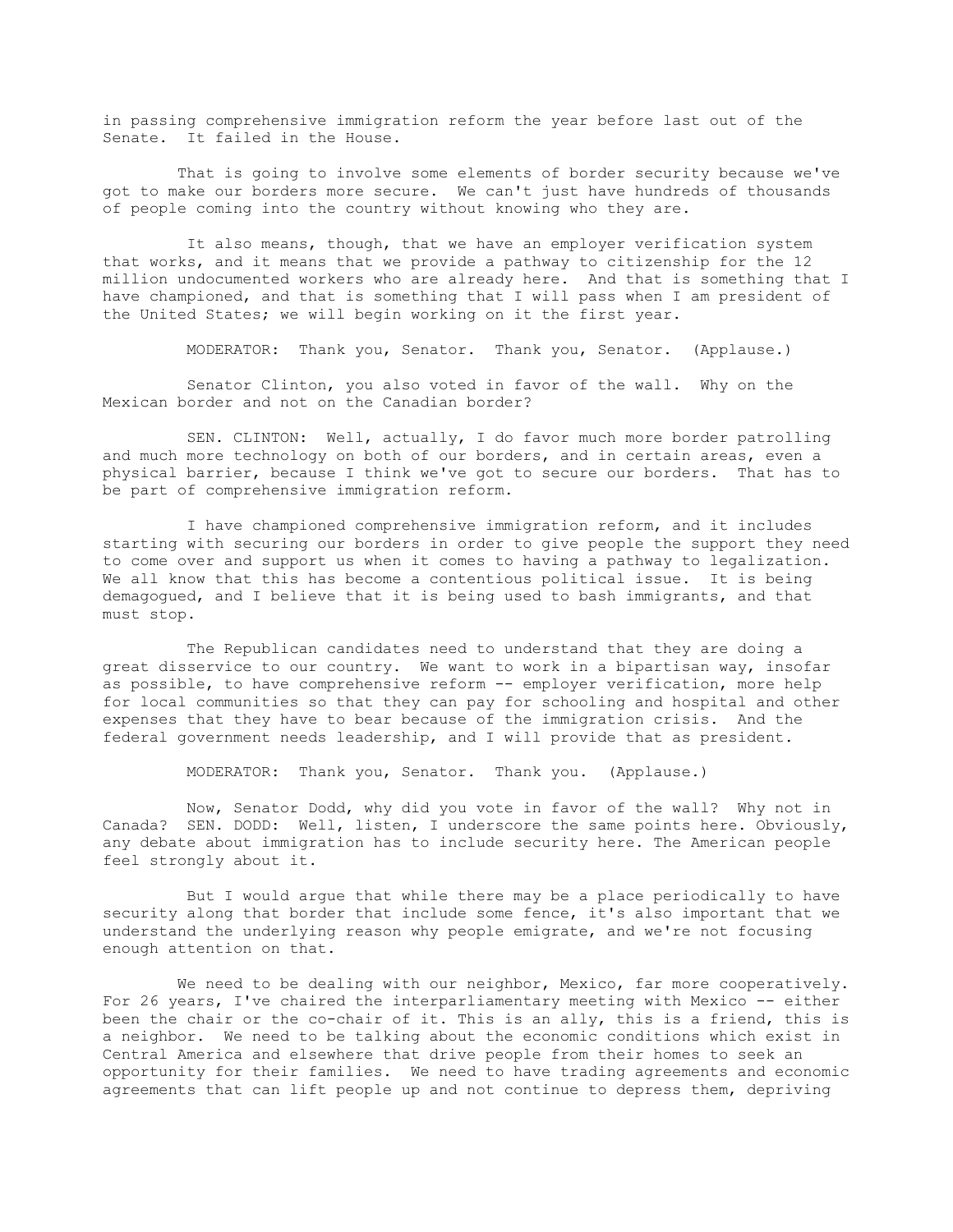them wages and working conditions that would allow them to live in their countries not have to emigrate and come to this country. (Applause.)

 So in addition to the security issues there, we're downsizing the guest worker program, making employers who knowingly hire undocumented workers pay a far greater price. We need to be far more cooperative and understand the underlying reasons that provoke immigration in the first place. (Cheers, applause.)

 MODERATOR: Let's take a pause and then we'll return with more of this defeat on Univision, and we'll talk more about immigration. We'll be back in a moment. (Applause.)

(Announcements.)

 MODERATOR: We continue from the University of Miami in this presidential -- Democratic presidential forum. Several questions we're doing for this forum have been proposed by users of univision.com. we've received 13,000 question. One's from -- (name inaudible) -- from Long Island. The question: If you become president, by what date would you begin working on immigration reform? Would you commit to do it in your first year?

Senator Kucinich.

 REP. KUCINICH: First of all, a Kucinich administration will build relationships between nations, not walls. We need to move forward with an America that remembers where we came from, and that is -- immigration reform has to be central to it. That means there must be a path to legalization, because there are no illegal human beings. (Cheers, applause.) We have to start looking at our policies, which are aimed at separating people.

 Everyone here understands that the immigration acceleration occurred after the passage of NAFTA. I've said one of my first acts in office will be to cancel NAFTA and the WTO and go back to trade based on workers' rights. And then we have a new trade agreement with Mexico, a trade agreement that strengthens America and Mexico and strengthens the rights of workers to organize and collectively bargain.

 Our immigration is connected with a number of different policies with respect to the fear that this administration's trying to drop across this country. We need to unite America and we need to protect workers' rights while we do it. Remember the Statue of Liberty. (Cheers, applause.)

 MODERATOR: The same question, we're going to ask, about immigration to all the candidates. Would you commit during your first year of the presidency, to immigration reform?

Governor Richardson.

GOV. RICHARDSON: Yes, I would do it my first year.

 I want everybody to look at the Statue of Liberty. This symbolizes freedom, diversity and that we're a nation of immigrants.

MORE This is what we need to do in immigration my first year.

One, yes, more border security, technology at the border.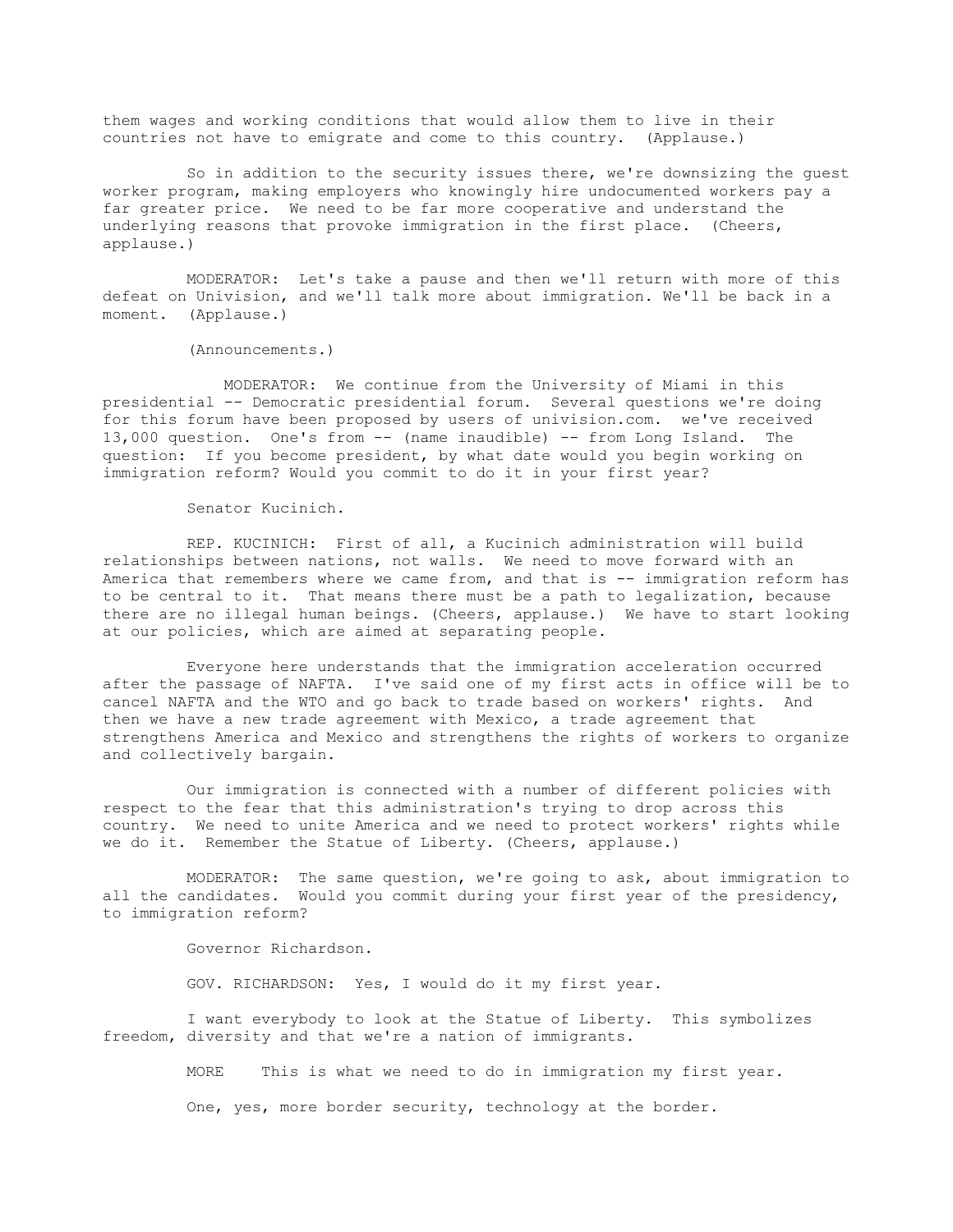Number two, a stronger relationship with Mexico and Central America, to create jobs so that flow doesn't come here.

 Third, enforce the law. Those that knowingly hire illegal workers should be punished.

 But what is fundamental is a path to legalization, a path to citizenship for the 12 million that are in this country that just want to make life better for the families.

 This wall is a horrendous example of Washington misguided policy. Congress only funded half of the wall. And in addition that, if you're going to build a 12-foot wall, you know what's going to happen?

MODERATOR: Thank you.

 GOV. RICHARDSON: A lot of 13-foot ladders. (Laughter.) This is a terrible symbol of America. (Applause.)

MODERATOR: Senator Edwards, now your time to respond.

 MR. EDWARDS: The answer's yes, I would commit to do it, not just in my first year, but at the beginning of the Edwards administration. I think the president of the United States has a responsibility to do something about this hugely important issue for America and for 40 million Latinos who live in America and 13 (million), 14 million who are undocumented.

 You know, it's interesting to me. When you walk into a Blockbuster to -- to rent a movie, you don't see anybody, but you hear a voice saying, "Welcome to Blockbuster." We can figure out when somebody's walking into a Blockbuster. It seems to me we can figure out when somebody's coming into the United States of America, and especially if we use the technology that's available to us. And I think that's what the focus should be on -- more Border Patrol, better use of technology, as absolutely a path to -- to earn citizenship for those who are living here and who are undocumented.

 But we also have to get at the underlying causes of the migration from Mexico, which means addressing the issue of poverty, education, health, the reason that so many are coming to the United States. (Applause.)

MODERATOR: Thank you very much.

Senator Gravel, your question. In your first year?

 MR. GRAVEL: Immediately. But secondly, I think we need to understand that the whole national immigration issue is national scapegoating. It's national scapegoating because we have our failures in education -- (applause) -we have failures in health care, every place you turn we have -- our society is crumbling around us. And so we want to find somebody to scapegoat, blame it on them.

 I am embarrassed at the thought of building a wall on the southern border. (Cheers, applause.) Embarrassed. And I want to tell you, you don't know the fence that's in Canada. You don't -- I just recently went to Canada. I went into Canada, it took me three seconds. Coming out took two hours. Two hours in line to get back into our country. Something is wrong.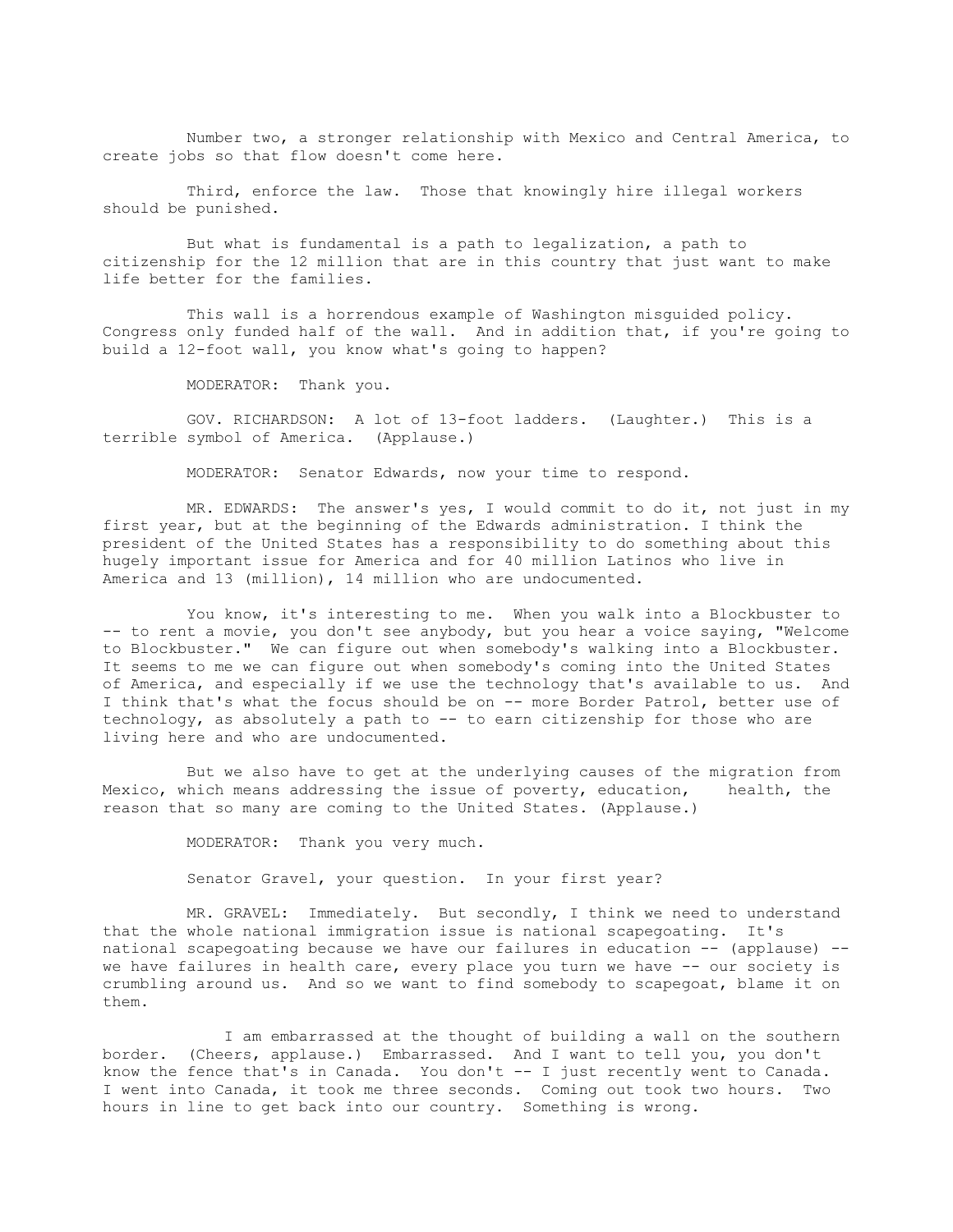We need to stop scapegoating people. People come here because they want to feed their families because they're starving in other locations. We need a foreign policy that addresses the entire Western Hemisphere in this regard. (Applause.)

MODERATOR: Senator Clinton, immigration reform the first year?

 SEN. CLINTON: Absolutely. And I think there are three different aspects of this. Number one, we do need to work with the Congress to get legislation that is comprehensive. I am proud to work with my friend, Senator Menendez, on trying to make sure that in the process of doing immigration reform, we don't separate families, we try to have family unification as one of the goals. So in addition to giving people a path to legalization, we want to make sure their families can come along with them.

 Number two, there does have to be an intensive effort with our friends to the south to see how the United States can once again be a partner, a partner with a relationship based on mutual respect, where we work together to find ways that we can help them address the needs of the people living in the countries to the south.

 And finally, we have to educate the American people about why immigration, as important as it was when my family came through into Ellis Island, it is just as important today.

 So I will take on each of those challenges and in my first year begin to address immigration successfully. (Applause.)

MODERATOR: Senator Dodd, the same question.

 SEN. DODD: Well, I agree, obviously, it's a priority issue. And again, I want to underscore the point that's been made here by several people, needs being repeated. The politics of fear are the most dangerous politics in our country. (Applause.) And those people who deal with fear and frighten the American people on this issue ought to be dealt with accordingly here. We need a positive, constructive idea.

 I mentioned already the underlying reasons. I've been involved, as a member of the United States Senate for 26 years, chairing the committee dealing with Latin America. I understand the issues. We're allowing Hugo Chavez to become -- winning a public relations battle in Latin America, because we don't invest enough and care enough about people who are suffering in this part of the world. (Applause.)

We have \$1.6 billion for all of Latin America; we'll spend \$500 billion in Iraq, for a nation of 25 million people -- a fraction of that could make a difference in Latin America. That's the underlying cost that we need to be dealing with on these issues. (Cheers, applause.)

 MODERATOR: And finally, to be fair, so everybody has the opportunity to talk about immigration reform, Senator Obama.

 SEN. OBAMA: Well, I have already committed that I would work in my first year to get this done, because I think it is a priority not just for the Latino community, I think it's a priority in terms of getting the United States on a pathway of progress and unity and prosperity over the long term.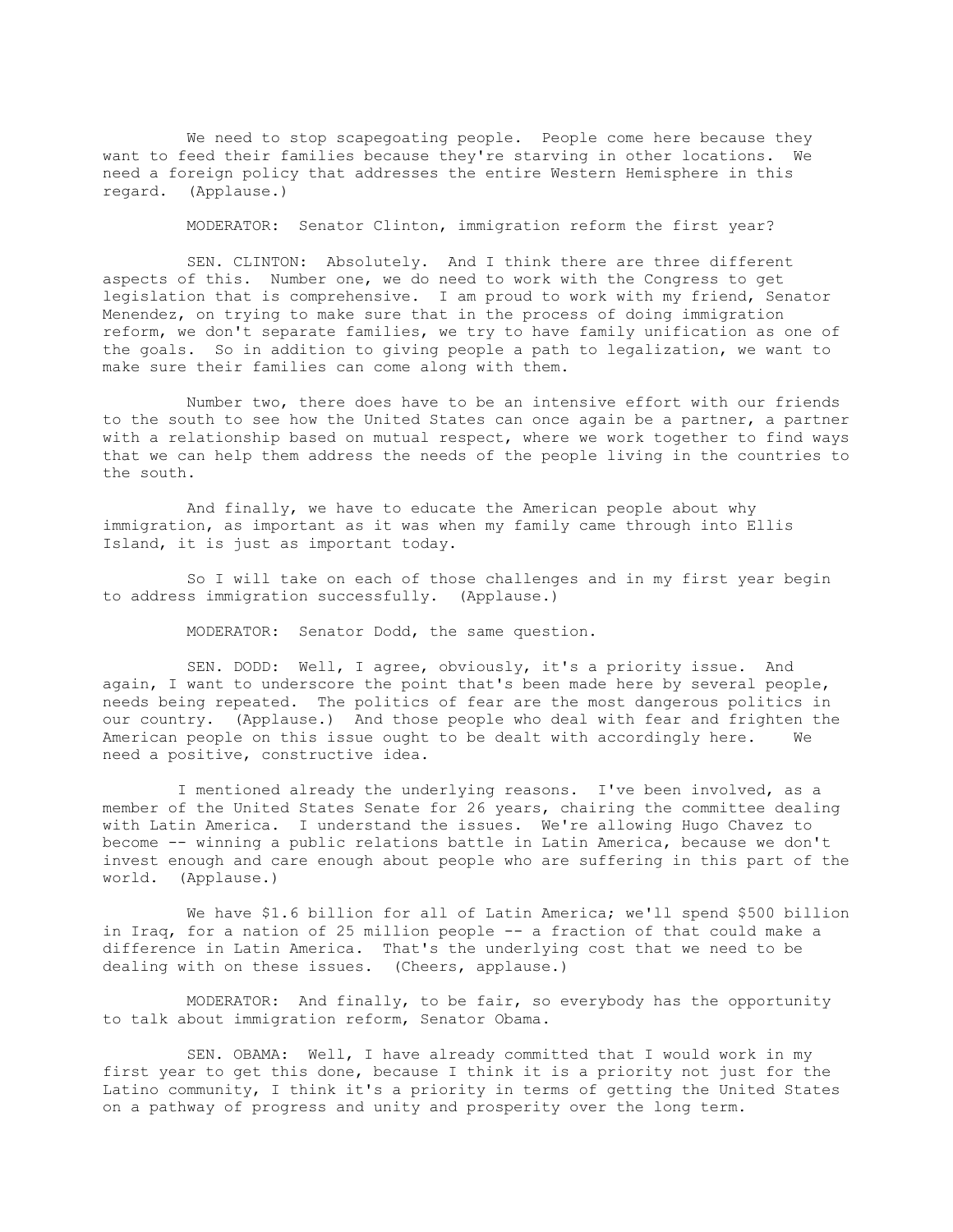Many of the points that have been made, I think, are critical. Making sure that we are investing in our relationship with Mexico so that people in Mexico feel as if they can raise a family and have a good life on the other side of the border is going to be critical; making certain that we have strong border security is important; a pathway to citizenship is something that I've been committed to since I came to the United States Senate.

One other thing, though, that I think has not been mentioned -- and I've been working with my dear friend and colleague Congressman Luis Gutierrez on this -- is we've got to fix a broken immigration system not just for the undocumented but for legal immigrants. Because the backlogs are horrendous, the fees have been increased and doubled and tripled, and as a consequence more and more people are having difficulty just trying to reunify their families even if they're going through the legal pathways, and that puts more pressure on people to go into the illegal system. That is something that we've already got legislation to work on; that is something that we're going to try to pass even before I'm president.

 MODERATOR: Thank you, Senator. (Applause.) The next question is for Senator Gravel. Some 60,000 families have been separated in federal raids, and more than 5 million children have been born in the United States to undocumented parents. If you reach the presidency, would you be willing to suspend the raids?

 MR. GRAVEL: Totally. I think it's abominable that they go out and do these raids, separate families. (Applause.) Stop and think -- all these people want to do is earn enough money to feed their families, whether they send them money back home or they bring their families here. If we made it easier for them to go back and forth on the borders, you wouldn't have this problem.

Here again, our trade practices -- CAFTA and the other, NAFTA -- they have caused more unemployment in Mexico and Central America than they have in this country. That is wrong. We need to change that approach. Can we? I question whether the Congress can. I think that the answer lies with the American people. I think if the people in this country had the ability to make laws, bring them into the operation of government, to vote for policies directly, then we would begin to see some national solutions to these particular problems.

MODERATOR: Thank you, Senator Gravel. (Applause.)

Governor Richardson, the same question. Would you stop the raids?

 GOV. RICHARDSON: Yes, I would, because it shows that -- the fact that a dysfunctional relationship between the Congress and the president caused the breakdown of a potential compromise. Now we have to wait till 2008 and 2009, and these raids are ineffective, they're a symbol of what's wrong with a broken immigration policy.

 I also object to the fact of dehumanizing immigrants. You know, when the media pictures them crossing the border, swimming across a river, doing something like jumping a fence -- why don't they depict the Latinos that today are fighting for America in Iraq and are dying for this country, or the Congressional Medal of Honor winners? (Applause.) And I object to the dehumanizing of people that are part and that want to be part of an American dream.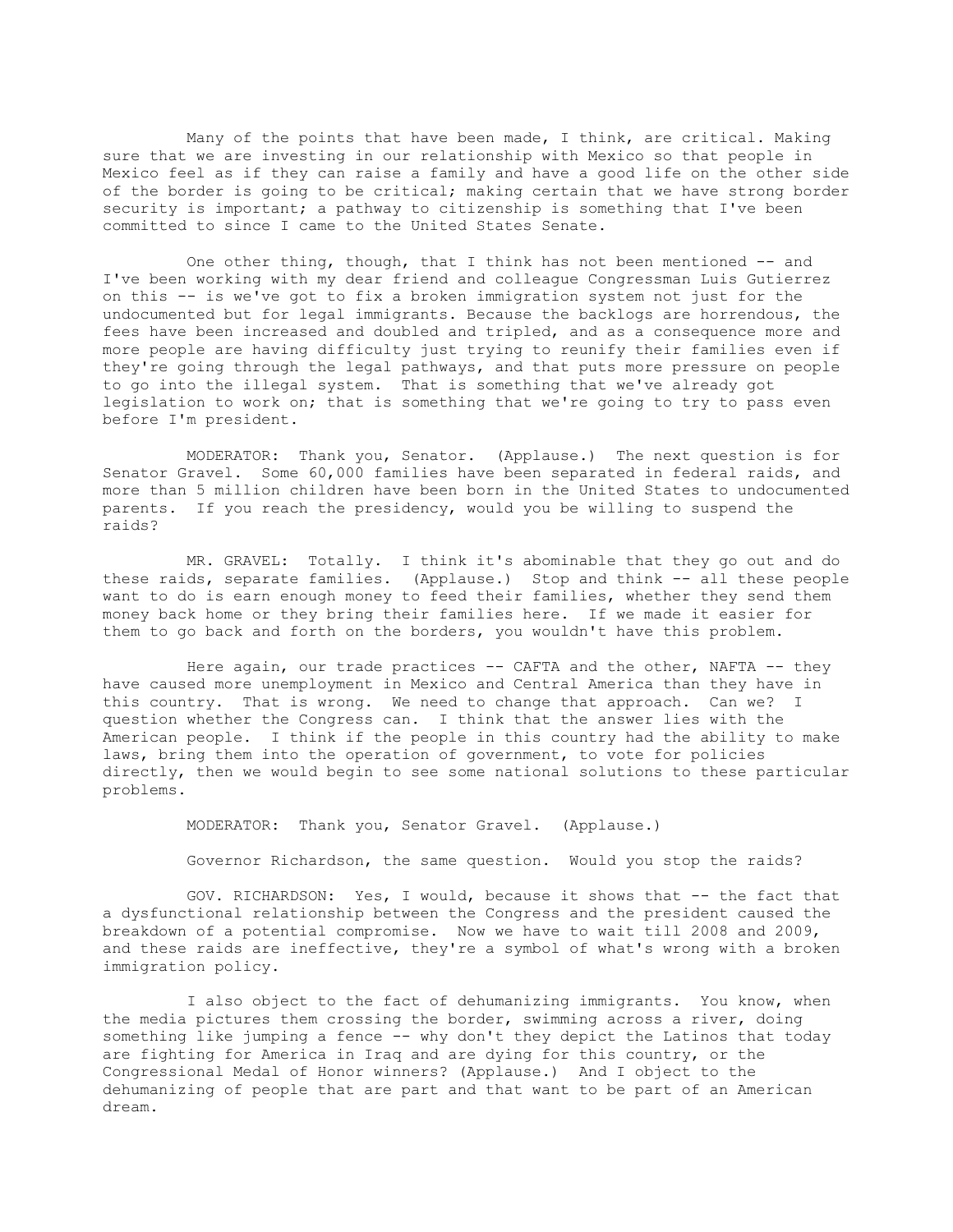So it's not just the question of legislation, it's a question of leadership, of being a president that says that we are going to have comprehensive reform. Yes, we need to deal with securing our borders, but it also involves an earn legalization plan that allows men and women not to split their families --

> MODERATOR: Thank you, Governor. GOV. RICHARDSON: -- they have an ability to stay in this country. MODERATOR: Thank you. (Applause.)

We didn't want to ask all the questions, so from univision.com they're still sending questions. This from Jorge Ramos.

 Do you believe Americans will work on a farm 10 hours in 105- degree weather for only 8.50 per hour? He would like to know if undocumented immigrants are necessary for the U.S. workforce?

Senator Edwards.

 MR. EDWARDS: Well, first of all, we should be proud of the fact that because we've had so many workers come into this country who deserve a path to earn citizenship and who are working to support their families have made America richer, culturally more diverse, and they are in fact performing jobs that, in some cases at least, would be difficult to find others to perform. So for that reason they're -- they are an important part of our economy, and I do believe they're an important part of our economy.

 But the other thing that we need to do is not just recognize the economic benefits of these workers, but understand in many cases they are being abused, they are being taken advantage of, their rights are not being protected. And it is enormously important that we have comprehensive immigration reform so that those who in fact are working 10 hours a day in 105-degree heat have the same sort of worker rights that other Americans have.

They are no less human, and no less value as human beings, and they deserve those same rights, which is why there needs to be a comprehensive immigration reform and path to earn citizenship. (Applause.)

MODERATOR: Thank you.

Senator (sic) Kucinich, are undocumented immigrants necessary?

 REP. KUCINICH: Well, first of all, we have to understand why so many people came north of the border to seek work. I talked earlier about the connection between NAFTA, trade and our immigration policies. When NAFTA was passed, there was an acceleration of immigration from Mexico because people were in search of jobs. They were told their wages were going to go up. Wages collapsed in Mexico.

 Now, there were many corporations north of the border who were ready to receive a supply of cheap labor. We understand that.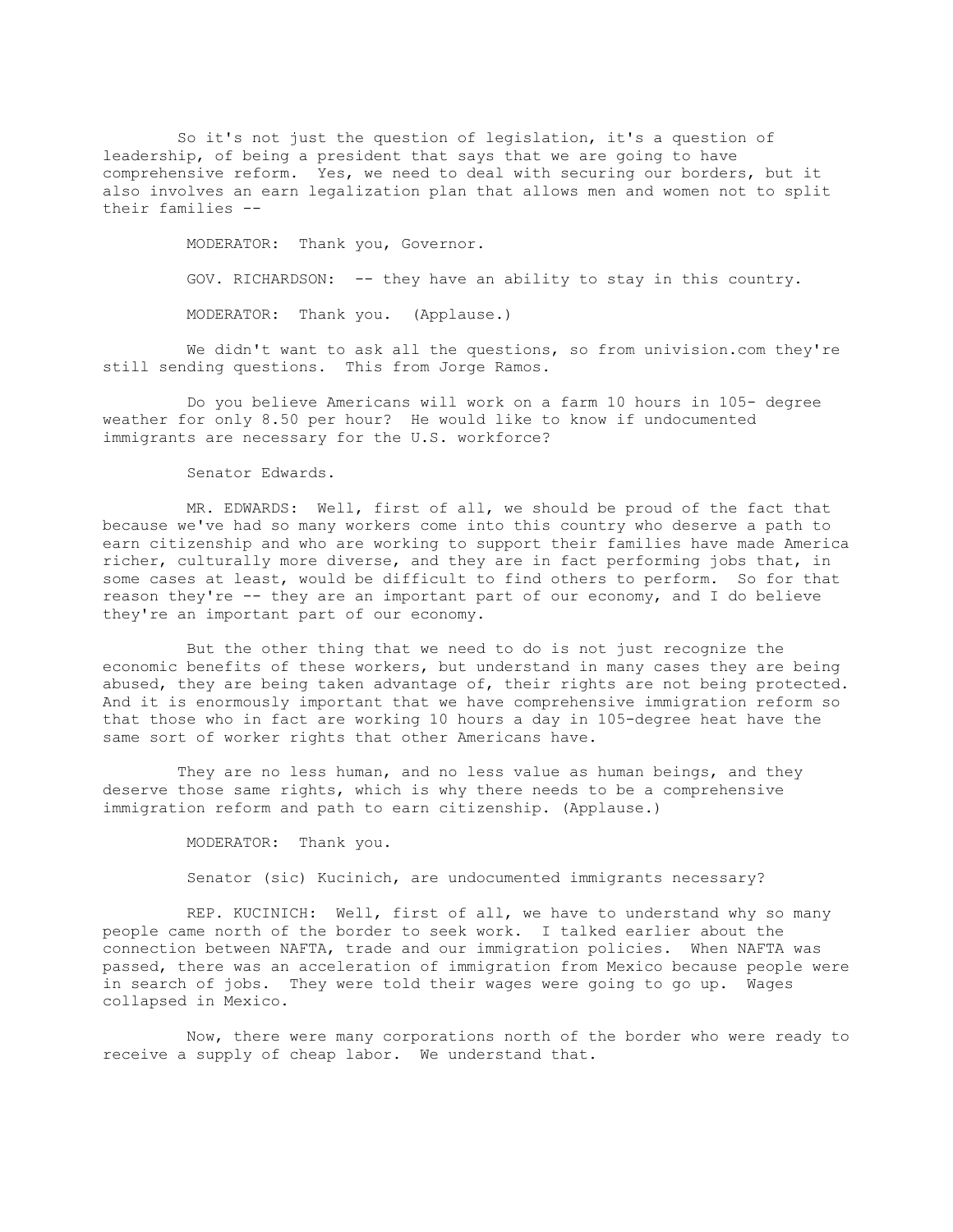So what I'm saying -- of course we need to provide people a path to legalization. But if we do not -- if we do not look at NAFTA while we're looking at immigration, we're going to keep having the same problems.

 That's why I say my first act in office will be to cancel NAFTA, our relationship with the WTO, go to trade that's based on workers' rights, human rights and environmental quality principles. A new trade agreement with Mexico that has those principles will help workers in Mexico, help workers in the United States, create conditions where we finally gain control of our economic destiny again. (Applause.)

MODERATOR: Thank you.

 Senator Clinton, the negative tone of the immigration debate has left the country polarized and has created certain racist and discriminatory attitudes towards Hispanics, including legal residents and citizens of Hispanic origin. What would you do to curb anti- Hispanic, anti-Latino sentiment in particular?

 SEN. CLINTON: Well, I think this is a very serious problem, and as I said earlier, there are many in the political and frankly in the broadcast world today who take a particular aim at our Latino population. And I think it's very destructive. It undermines our unity as a country. It is unfair to so many of the millions -- hardworking Latinos that I know, that work for me. My campaign manager is a Latina. And I will do everything I can to stand against this. I'll speak out against it, as I have as a senator. I will speak out against, as I have running for the presidency.

 There was a particularly egregious example of that in the House- passed bill last year. When the House passed a bill, they tried to criminalize anyone who helped an illegal immigrant, anyone who gave them medical care, any church that opened up to give them food at a dinner or breakfast. And I said that I would have criminalized the Good Samaritan. It would have criminalized Jesus Christ.

We have to say no, we are a nation of immigrants  $-$ 

MODERATOR: Thank you, Senator.

SEN. CLINTON: -- and we will respect and treat one another with dignity. (Applause.)

MODERATOR: Thank you, Senator.

 Senator Obama, the same question. What can be done to curb this anti-Hispanic sentiment?

 SEN. OBAMA: You know, when Cesar Chavez was engaging in a hunger strike in California, it was at the same time that Martin Luther King was involved in the sanitation strike on behalf of sanitation workers in Memphis. And Dr. King sent a telegram to Mr. Chavez, and he said, our separate struggles are one. Our separate struggles are one.

 And I think that that is what's been missing from presidential leadership, is explaining to the American people from all walks of life that our separate struggles are one.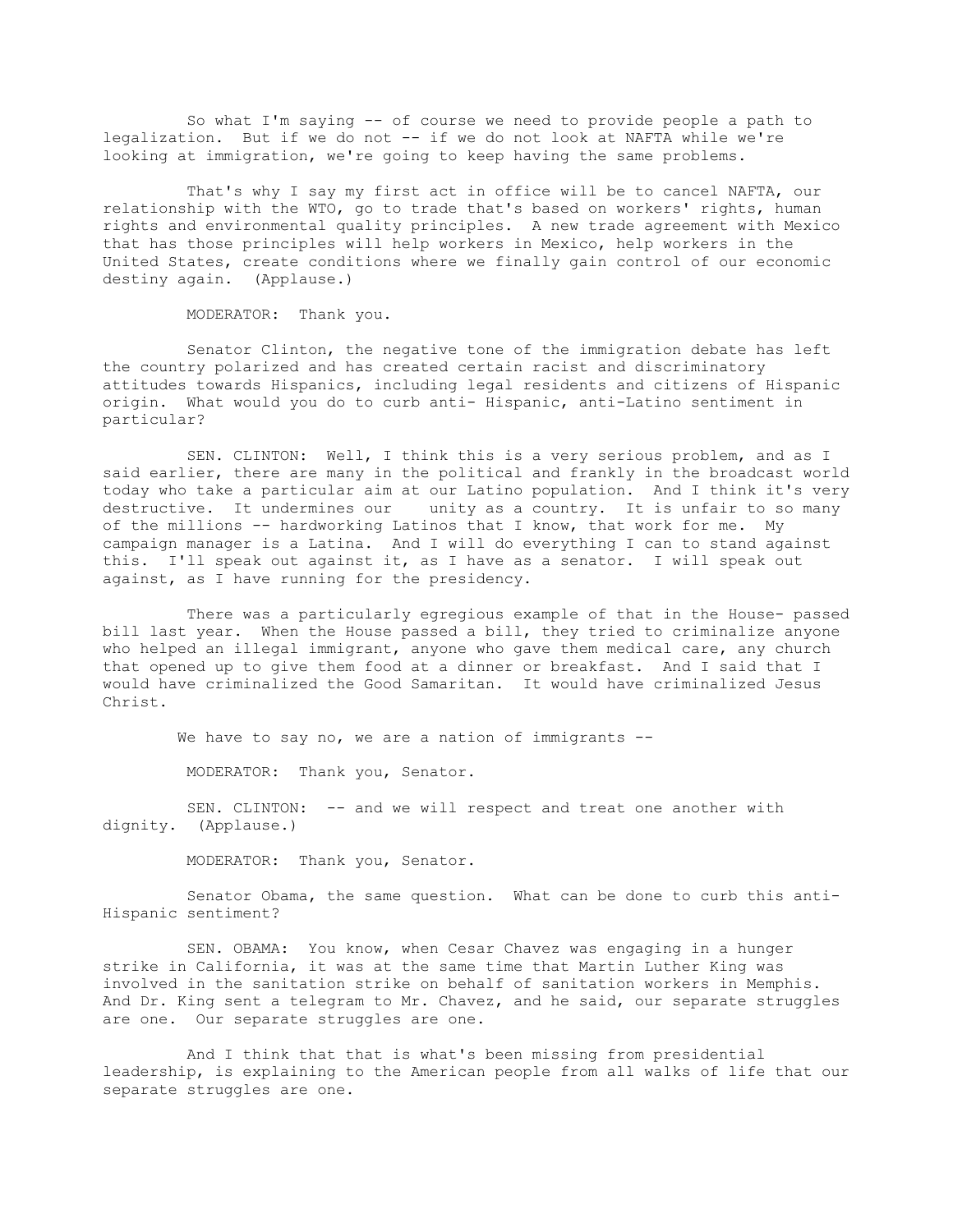Part of the reason that the fear-mongering that's been taking place has been successful is because there are a lot of American workers who feel that there has been no attention paid to their diminishing situation. They feel like they're losing jobs, they feel like they're losing health care, they feel like they're falling behind and their children won't have a better future.

 So a president has to not only speak up forcefully against antiimmigrant sentiment and racist sentiment, but also has to make sure that all workers --

MODERATOR: Thank you, Senator.

SEN. OBAMA: -- are being tended to. And that's something I'm committed to doing as president of the United States. (Applause.)

MODERATOR: Thank you, Senator.

 The same question, Senator Edwards. There's an anti-Hispanic sentiment in the United States. How can you curb that?

 MR. EDWARDS: Well, I think having a president of the United States who actually believes that it's enormously important to move this country forward, that will unite America, instead of seeing what we've seen with this president, who uses absolutely every tool available to him politically to divide the country.

That needs to be brought to an end, and  $-$  (interrupted by applause)  $-$ I am -- I am committed as president of the United States to standing up for Latinos, for standing up for African Americans in this country, to standing up for all those who need someone to speak for them. You know, my own view about my party, the Democratic Party which I love dearly, is our party is at its best when we speak for the poor, the disenfranchised, those who are disadvantaged, the disabled. And I think when we lose our ability to speak out loudly, passionately and forcefully for those people we lose our soul, and we cannot lose our soul. (Applause.)

MODERATOR: Thank you, Senator.

 Now, if you like, let's talk about Latin America. You all know an anti-American sentiment as well as the number of governments leaning to the left in Latin America has increased in the last decade.

To Senator Dodd, does -- to -- Governor.

 GOV. RICHARDSON: Well, what I would do is -- for one, I would pay attention to Latin America if I'm president. This president does not.

 Number two, we've got to fix the immigration issue. That is central not just to Mexico but Central America.

 Number three, we've got to deal with the Cuba issue. What we need there is possibly start lifting the embargo but only -- (applause) -- after Fidel Castro releases political prisoners and their democratic freedoms. Then we need to have -- I would have a new alliance for progress with Latin America like John F. Kennedy that would improve contacts in renewable energy, and microlending, and human needs. I would try to associate myself, too, as an American with Democratic populous movements like that are taking place Brazil,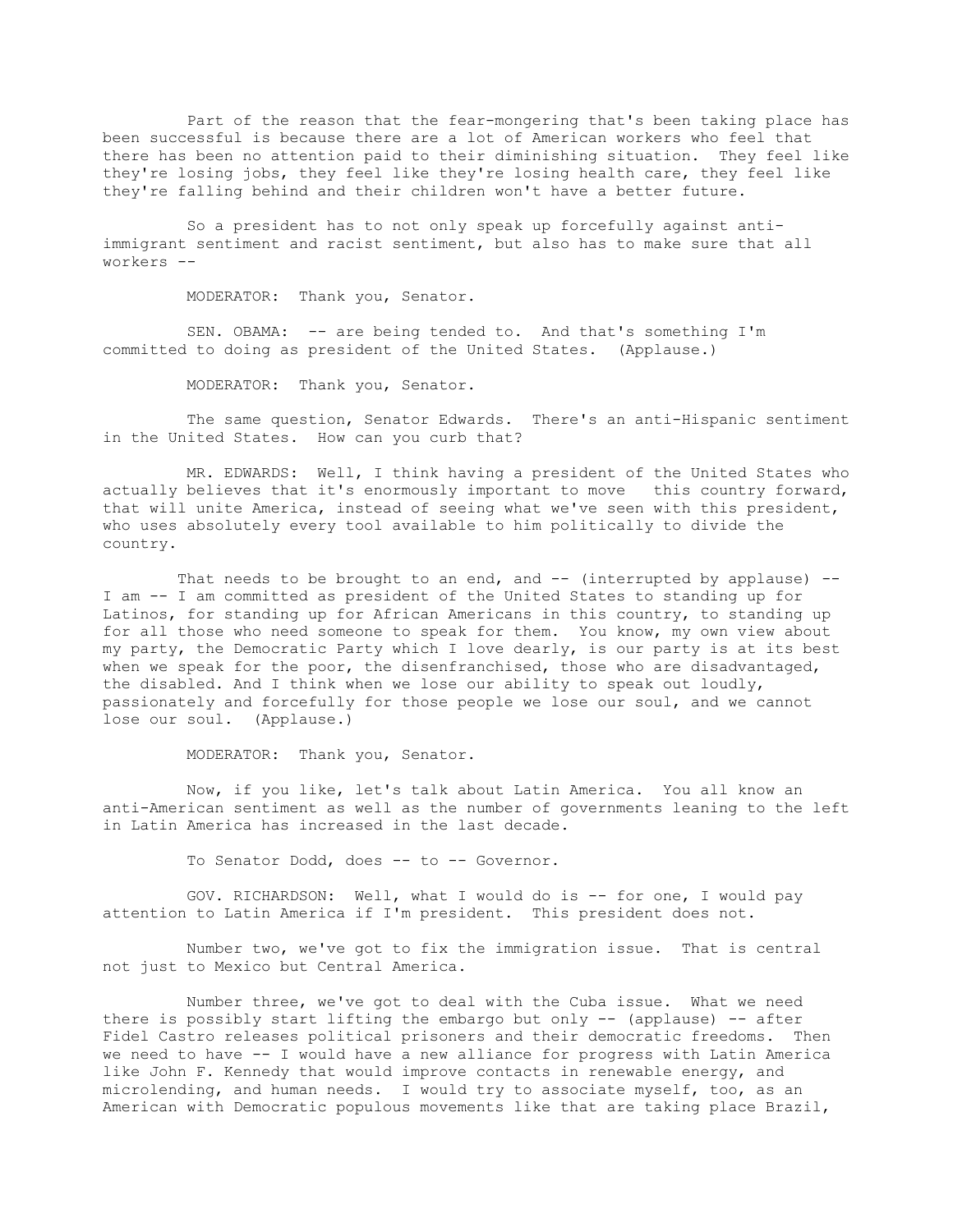in Argentina, in Chile, but most importantly recognize that what happens in Latin America is key to America's future. A kid here in Miami has more contact and more opportunities in Latin America than anywhere else.

MODERATOR: Thank you, Senator -- thank you, Governor. (Applause.)

 Also, another question for you, Senator Dodd. What will you do with Latin America? SEN. DODD: Well, Jorge, look, we have neglected Latin America for these last six years here. I'm old enough to remember when Richard Nixon's car was stoned in Caracas, Venezuela, in the late 1950s.

 And then, two years later, we elected an American president whose photograph still hangs in many huts and hovels from the Rio Grande to Tierra del Fuego.

We need to re-engage once again here. I mentioned earlier, we're spending \$1.6 billion for all of Latin America in terms of aid and assistance, a fraction of what we're spending in Iraq, the 500 billion we've spent there. We need to engage with the hopes and aspirations of people in this part of the world. The Good Neighbor Policy of a Franklin Roosevelt, the Alliance for Progress that Bill talked about -- re-engage, reconnect again with the hopes and aspirations of people in this part of the world.

 Expand the Peace Corps. I was a Peace Corps volunteer in the Dominican Republic back in the 1960s. What a difference it makes. It's a fraction of itself today. Sending young people, senior volunteers to once again reconnect with the people of this part of the world.

 We shouldn't, as I said earlier, be losing public relations battles to Hugo Chavez. We have more to say to the hopes and aspirations of people in Latin America than Hugo Chavez does if we engage directly, and I will as president of the United States. (Cheers, applause.)

MODERATOR: Thank you, Senator.

 Since you mentioned Hugo Chavez, this question is for Senator Edwards. Is Hugo Chavez a dictator? If he continues to be friends -- enemies of the U.S. like Iran and Cuba, would you end relations with Venezuela, or would you stop buying oil from Venezuela?

 MR. EDWARDS: Well, the starting place is one of our problems with our relationship with Venezuela and one of the problems with Chavez's basis for power in Venezuela is they have a very heavily oil- dependent economy. The United States of America unfortunately helps feed that oil-dependent economy and the power base for this dangerous leader.

 I think actually what America should be doing is having a policy throughout Latin America that instead of being ad hoc, which is what we've seen under this president, either disengaged or bullying, one of the two. That's what Latin American countries have seen from the United States of America. That is the reason that Chavez can be so effective in bringing others in Latin America to surround him when he demonizes the United States of America.

 If instead America was a force for good in Latin America, for example, making education available to millions of children who have no education, helping stop the spread of disease, the simple things like sanitation and clean drinking water, helping with economic development, microfinance, microlending,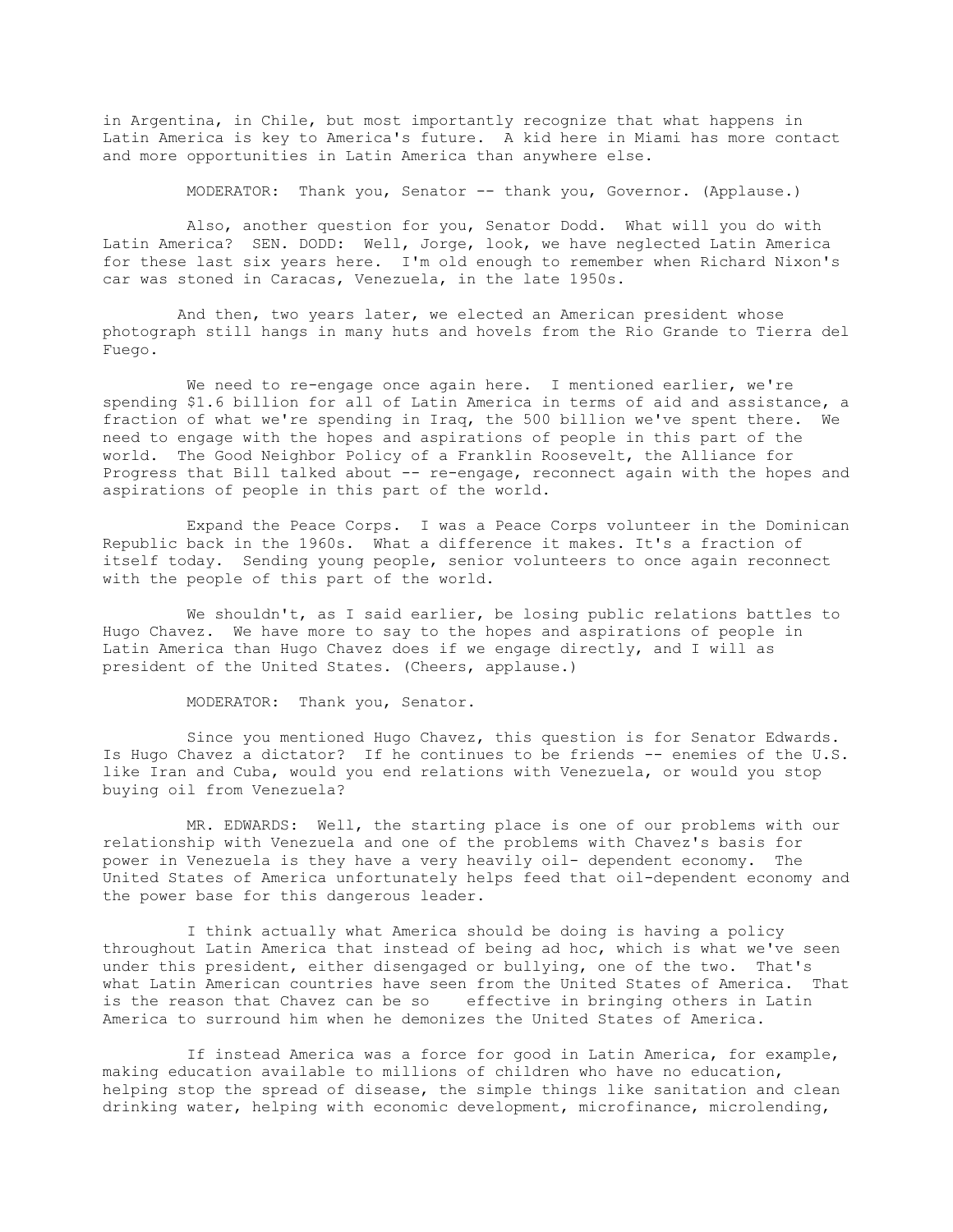to make hope and opportunity available to millions of people in Latin America, it would pull the rug out from under a man like Hugo Chavez. (Applause.)

MODERATOR: Thank you, Senator.

 Senator Gravel, the same question. Do you consider Hugo Chavez a dictator? Would you break relations with him?

 MR. GRAVEL: No, not at all. In fact, I would reach out to him. Do we forget that on a weekend our CIA tried to depose him? Do we forget that? And of course -- so, is he an enemy? No, he's not an enemy. We've created him as an enemy. We're doing the same thing with Iran. What's the difference if Chavez deals with Iran? We hope that a lot of countries begin to interchange their leadership and begin to think about the globe as one entity. There's nothing wrong.

The same thing with Fidel Castro. Why can't we recognize Cuba? Why -what's the big deal, after 25 years  $-$  (applause)  $-$  that these people 125 miles from this country are discriminated against? It makes no sense at all.

We need to open up our arms to all nations and treat them as friends, not start looking for enemies. (Applause.)

MODERATOR: Thank you, Senator.

 This is the chance to speak about Cuba now. Senator Clinton, what do you think would happen in Cuba without Fidel Castro? And what role would the U.S. play after his death or in that transition?

 SEN. CLINTON: Well, the Cuban people deserve freedom and democracy, and we're all hopeful that that can be brought about peacefully. It appears as though the reign of Castro is reaching an end. We don't know what will follow Fidel Castro, but we need to do everything we can to work with our friends in Latin America who are democratic nations, with the Europeans and others, to try to bring about a peaceful transition to democracy and freedom for the Cuban people.

Now, that requires that we work with the entire hemisphere. You know, in 1994 I remember being here in Miami when my husband hosted the Summit of the Americas.

 At that time, there was only one anti-democratic, anti-American leader in the hemisphere, namely Castro. Look at what we face today because of the misguided, bullying policies of this president. So let's reverse it and get ready for freedom in Cuba! (Cheers, applause.)

MODERATOR: Thank you very much. Thank you very much, Senator.

 Senator Dodd, the same question. What would Cuba be like without Castro? And what's the role of the United States?

SEN. DODD: Well, a very important one, and the transition is already occurring, I would suggest to you here. You don't have to wait for it to happen. The question is whether or not we're going to sit on the sidelines or be a part of this transition here.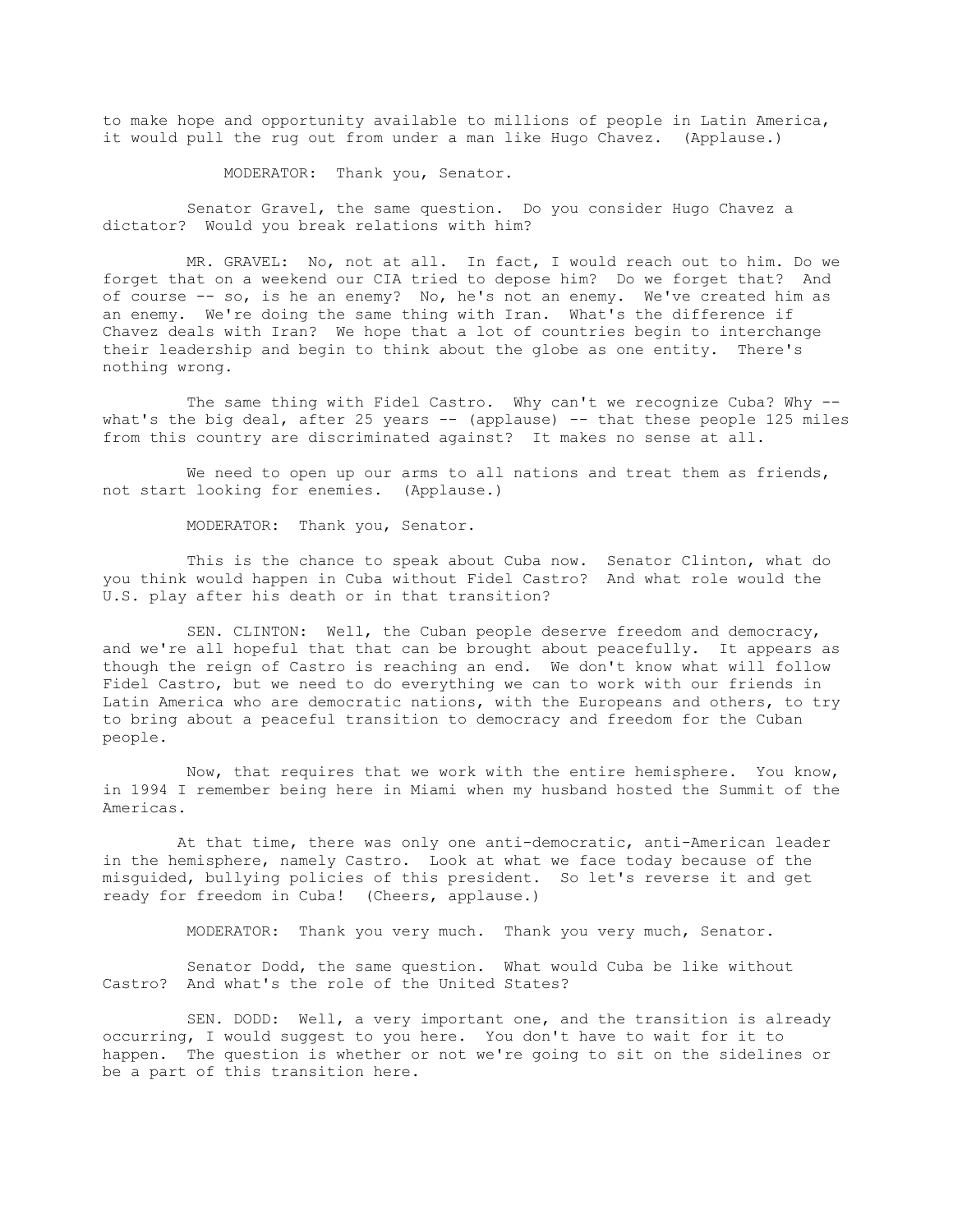Certainly what we've done over the last 50 years I don't think has worked. Fifty years of this policy, of the embargo has basically left the same man in power, the same repressive politics, an economy that's been failing in the country. He has been using that as an excuse for his own failures. As president of the United States, I would begin to unravel that embargo. I would lift travel restrictions, so Cuban Americans can go visit their families. (Cheers, applause.) I would be lifting the restrictions on remissions -- (still get back ?).

 We need to engage in a constructive and positive way. This is hurting us as well throughout the Americas here. Our ability to engage the rest of this hemisphere is directly related to our ability to engage intelligently in this transition. It takes new, bold leadership to do this. We need to understand that the hopes and aspirations of the Cuban people are as important as anything to us. We need safety and security; we need not fear Fidel Castro. We need to understand it and be part of the transition to make a difference for that country as it is occurring. (Applause.)

 MODERATOR: The next question is for Representative Kucinich. Polls show that education is the main concern for Hispanics. One out of three Hispanic students does not finish high school. What can you do to curb this tendency, which endangers to some point the future of the productivity of the Hispanic community?

 REP. KUCINICH: There is a serious link between diminishing opportunities for education and poverty later on in life. And when you speak and you identify that one out of every three Hispanic children is at risk, it points to the challenge for our nation. I would do this.

 First of all, to institute a universal prekindergarten program so that every children aged 3, 4 and 5 would have access to full day-care and prepare them for the primary schools.

 Secondly, I would fund that with a 15 percent cut in the bloated Pentagon budget. We understand that the -- (interrupted by cheers, applause) -where are you going to get the money? You know, the minute that you start talking about funding education people say, "How are you going to pay for it," but the fact of the matter is, the money's there, we have to put the emphasis on where we get it. It begins with funding elementary and secondary education by reorganizing the No Child Left Behind Act, and it also means having free college for all American young people because we have the resources to do it. (Cheers, applause.)

MODERATOR: Thank you.

 REP. KUCINICH: What do we stand for if we don't stand for the education of our children. (Continued cheers, applause.)

MODERATOR: Thank you.

REP. KUCINICH: What do you think? Should we have free college?

MODERATOR: Thank you. (Continued (cheers, applause.)

 Senator Obama, please respond also. What do you think you could do to curb the Hispanic dropout rate?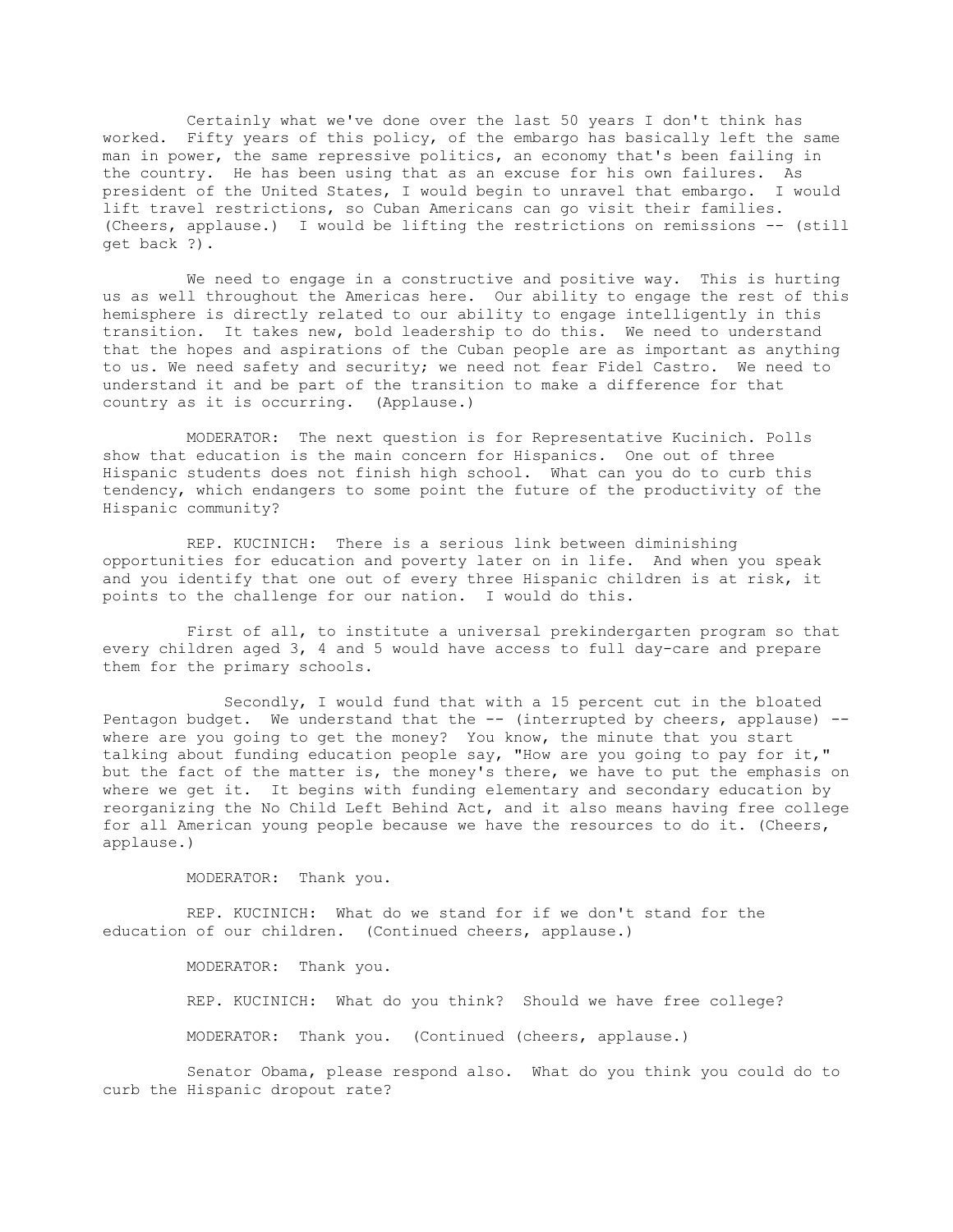SEN. OBAMA: Well, keep in mind this is not just a crisis for the Hispanic community; this is a crisis for the entire country because increasingly the workforce is going to be black and brown, and if those young people are not trained, then this country will not be competitive.

 Dennis has mentioned something that's very important. Closing the achievement gap involves making sure that children are prepared the day they come to school, and so working with at-risk parents and poor children to make sure that they're getting their childhood education they need is absolutely critical.

 Another thing that's very important in the Latino community in Chicago and all across the country I've seen are crumbling school buildings or children learning in trailers because of overcrowding. So we've got to have a program of school construction all across the nation. After-school programs and summer school programs can make an enormous difference in preventing dropout rates because a lot of times young people after they get out of school have no place to go, have no place to do their homework, don't have much guidance. And that, I think, can make an enormous difference.

 And finally, I think that it is important for us to pass the DREAM Act -- (applause) -- something that my colleague Dick Durbin and I and others have been working on for a very long time, so that those children who may be undocumented because of decisions by their parents still have an opportunity to pursue a higher education. (Applause.)

MODERATOR: Thank you, Senator.

 MODERATOR: Governor Richardson, do you think that bilingual education would help with dropout rates among Hispanics and young immigrants?

 GOV. RICHARDSON: Of course it would. I'm a strong supporter of bilingual education. I'm also very proud that my secretary of education, Veronica Garcia, is here with me. This is what I would do as president.

 One, preschool for every child. You have to get the kids before they're 4.

Full-day kindergarten.

 Science and math. We are behind. We're 29th in the world in science and math in K through 12.

 But a fundamental shift has to happen in the federal role in education. It's called No Child Left Behind. I would scrap it -- (cheers, applause) -because this is what it does: it hampers bilingual education. It hampers -- it hampers English-learning kids. What it also does is, it does little to help that dropout rate of one out of every two Latinos not getting through high school.

What we also need to do is find universal education, a DREAM Act for college students. And I have a plan that deals with college loans: in exchange for partially paying off college loans, one year of national service for this country.

MODERATOR: Thank you, Governor. (Applause.)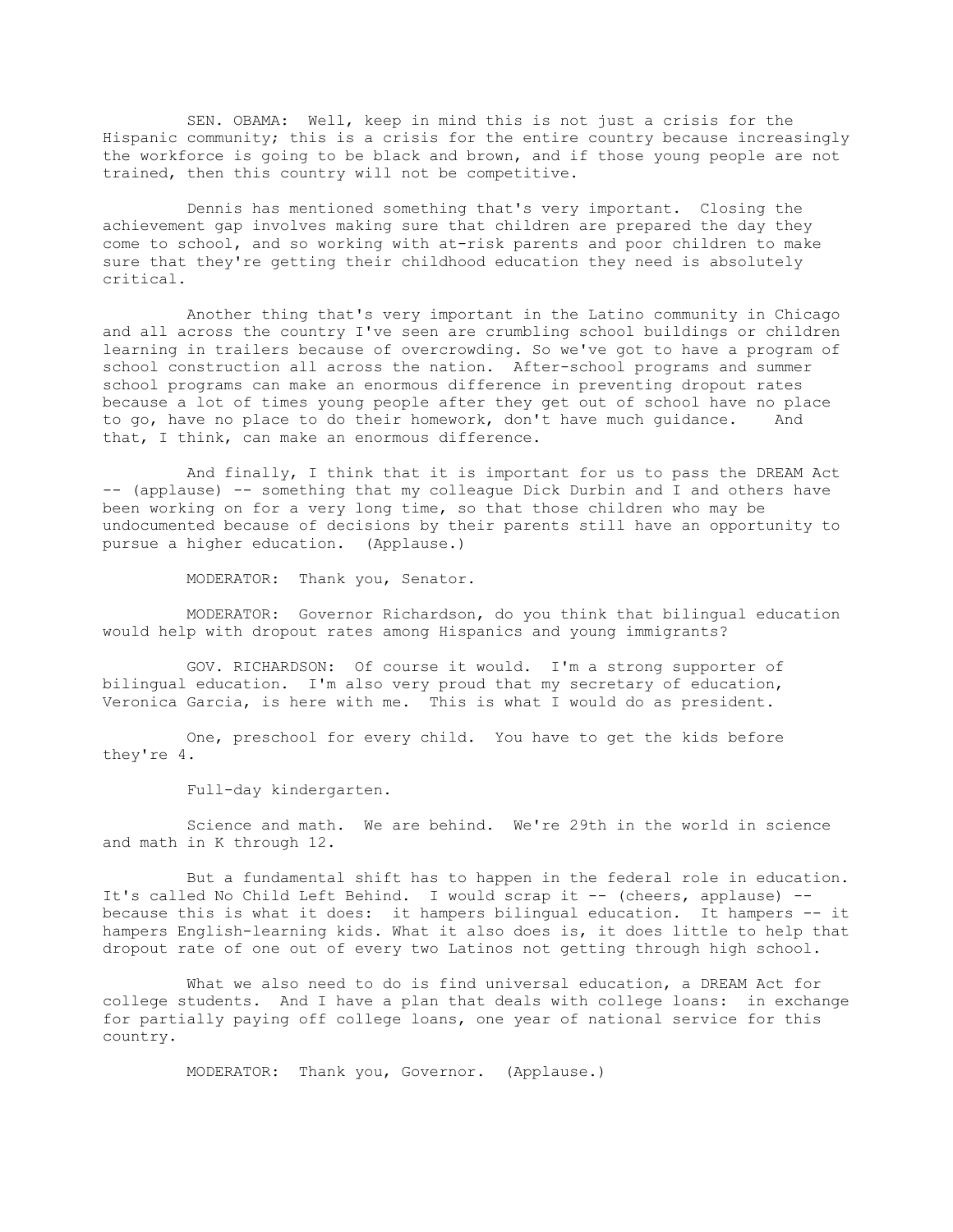MODERATOR: We're going to take a brief commercial break, and then we'll continue with this Democratic presidential forum from the University of Miami. We'll be right back. (Announcements.)

MODERATOR: We continue with this debate only in Spanish.

 And we're going to the next question, and this is a question for all the candidates. More than 40 million Americans lack health insurance. Among them are 13 million Hispanics, one in every three.

 Let's start with Senator Obama. Why is it so difficult to make health care accessible to everyone in the world's richest country?

 SEN. OBAMA: It shouldn't be. And it's wrong. You know, my mother died of ovarian cancer when she was 53 years old. And I remember in the last month of her life, she wasn't thinking about how to get well, she wasn't thinking about coming to terms with her own mortality, she was thinking about whether or not insurance was going to cover the medical bills and whether our family would be bankrupt as a consequence. That is morally wrong. It's objectionable.

 It's disproportionately affecting the Latino community, but it's affecting people all across the country. And that's why I put forward a comprehensive legislation for universal health care so that all people could get coverage. My attitude is, is that since you are paying my salary as taxpayers, you should have health care that is at least as good as mine. (Cheers, applause.)

And the  $-$ - the key to that  $-$  (applause continuing)  $-$  is not only a good plan, but we've also got to overcome the drug company lobbies, the insurance company lobbies, that spent -- (cheers, applause) -- \$1 billion over the last 10 years to block reform. As president, I am going to take them on. (Cheers, applause.)

MODERATOR: Thank you.

 Governor Richardson, regarding this issue, you would resolve this in one year. How would you do it, exactly?

 GOV. RICHARDSON: I would pass it in one year. It would take two or three years to implement. This is what I would do. Every American -- black, brown, white, yellow, rich or poor -- this is fundamental -- everyone should have access to the best possible health plan.

 Number two, no new bureaucracies. Number three, we also have to share. Everyone shares in my plan. Number four, if you have a health care plan and you're satisfied with it, you can keep it. But we need to have everyone accessible to the best congressional plan, which everyone here has.

 We also have to lower Medicare from 65 to 55 and over. For all veterans: I would give veterans a Heroes Health Card, and they could get their health care anywhere they want. What I also want to do is focus early on prevention, on cancer research, stem cell research, autism, heart disease. (Applause.)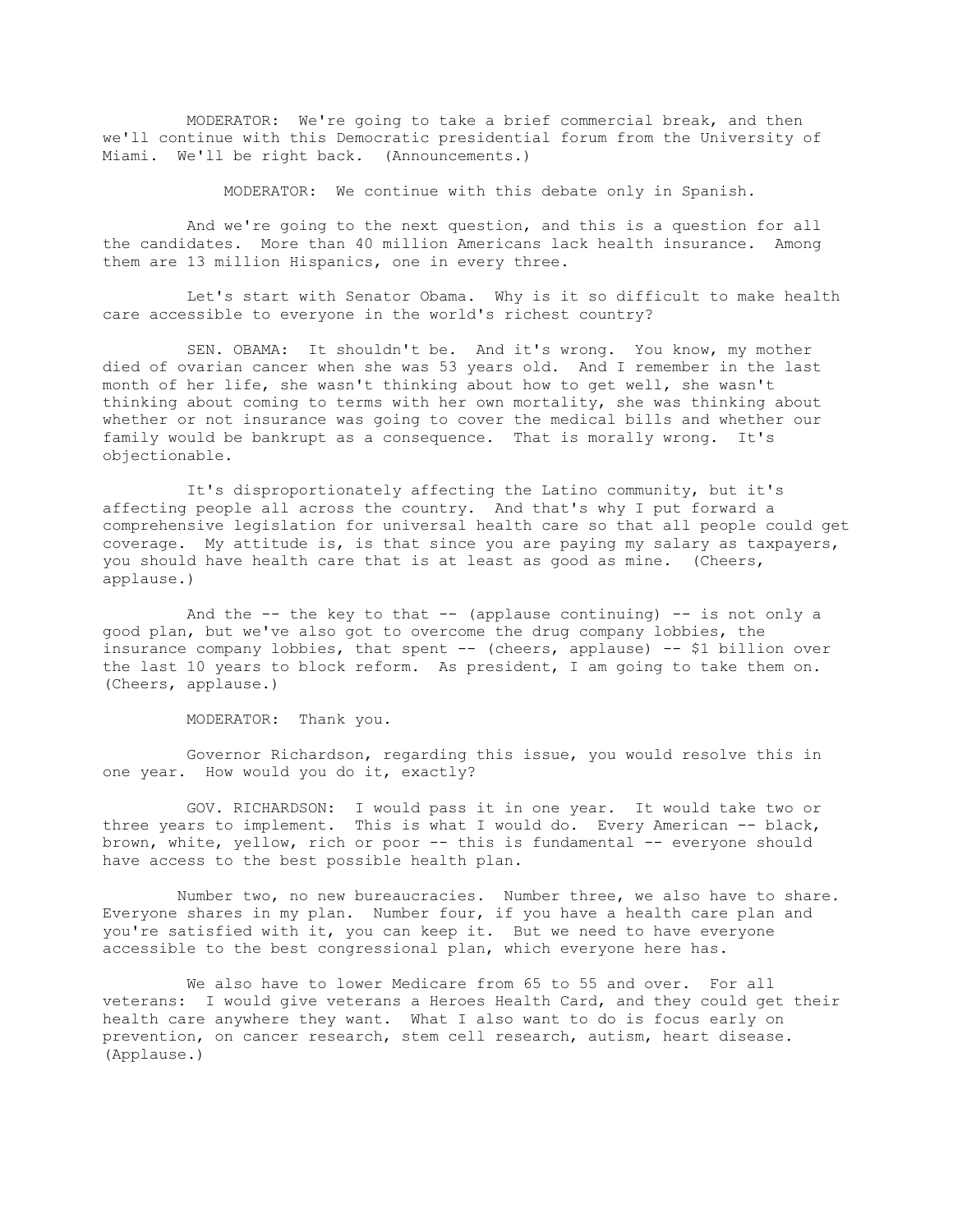But we've got to start with kids. We've got to get rid of junk food in schools. We have to have healthy breakfasts for every child, mandatory physical education. We have to start early. (Cheers, applause.)

MODERATOR: Thank you very much. Thank you. Thank you, Governor.

 Senator Dodd, would your plan include -- your plan would include undocumented. That's even more ambitious. How would you extend this health care to them?

 SEN. DODD: Well, it has to be here. This is again a matter of just basic rights in my view here. Not to provide health care for undocumented workers is not only wrong for them. It's dangerous for the country as well. And so my plans include the undocumented workers as part of health care. I also ban discrimination against pre- existing conditions. It's universal and covers the other points here that my friends here have all talked about. (Applause.)

 But let me also make the point to you, this. I'm the author and wrote the Family and Medical Leave Act. It took me seven years, three presidents and two vetoes, and 50 million Americans today have family and medical leave in this country. (Applause.) Donna Shalala knows. We worked together to make that happen when she first came in. (Cheers, applause.)

And I will -- my point to you here is this, that we can have these plans we're talking about, but they need to have leadership in the country that knows how to bring people to get it done here. We can all talk about these ideas, but no one party is going to decide these issues. It's going to take political leadership that's able to build these coalitions, as I've done over my 26 years in the Senate, on early childhood education, on child -- on education and on health questions, bringing people together, Republicans and Democrats, to get at long last a national universal health care system in America. We deserve it, no less than that.

MODERATOR: Thank you. Thank you. Thank you, Senator.

 Senator Clinton, as first lady, your attempt to establish universal health insurance failed. What did you learn so you can be successful the next time?

 SEN. CLINTON: Well, I am very proud that we tried to provide universal health care to every American back in 1993 and 1994, and -- (applause).

 I learned a lot from that, and I'm going to be presenting a plan next week that will be universal. It will cover everyone, and it will make it clear that we as a rich nation with the values that should be the best in the world will once and for all make it absolutely positive that everyone will have health care.

 Now it's not only about the 47 million uninsured. Millions of insured Americans don't get the health care they paid for. We have a lot of people who -- (applause) -- all of a sudden their child needs an operation and the insurance company won't pay for it. I had an NYPD detective, a Latino with a very important job in the New York City Police Department, call me up distraught because the insurance company wouldn't pay for his two-year-old daughter's, you know, operation. It just brought tears to my eyes.

MODERATOR: Thank you, Senator.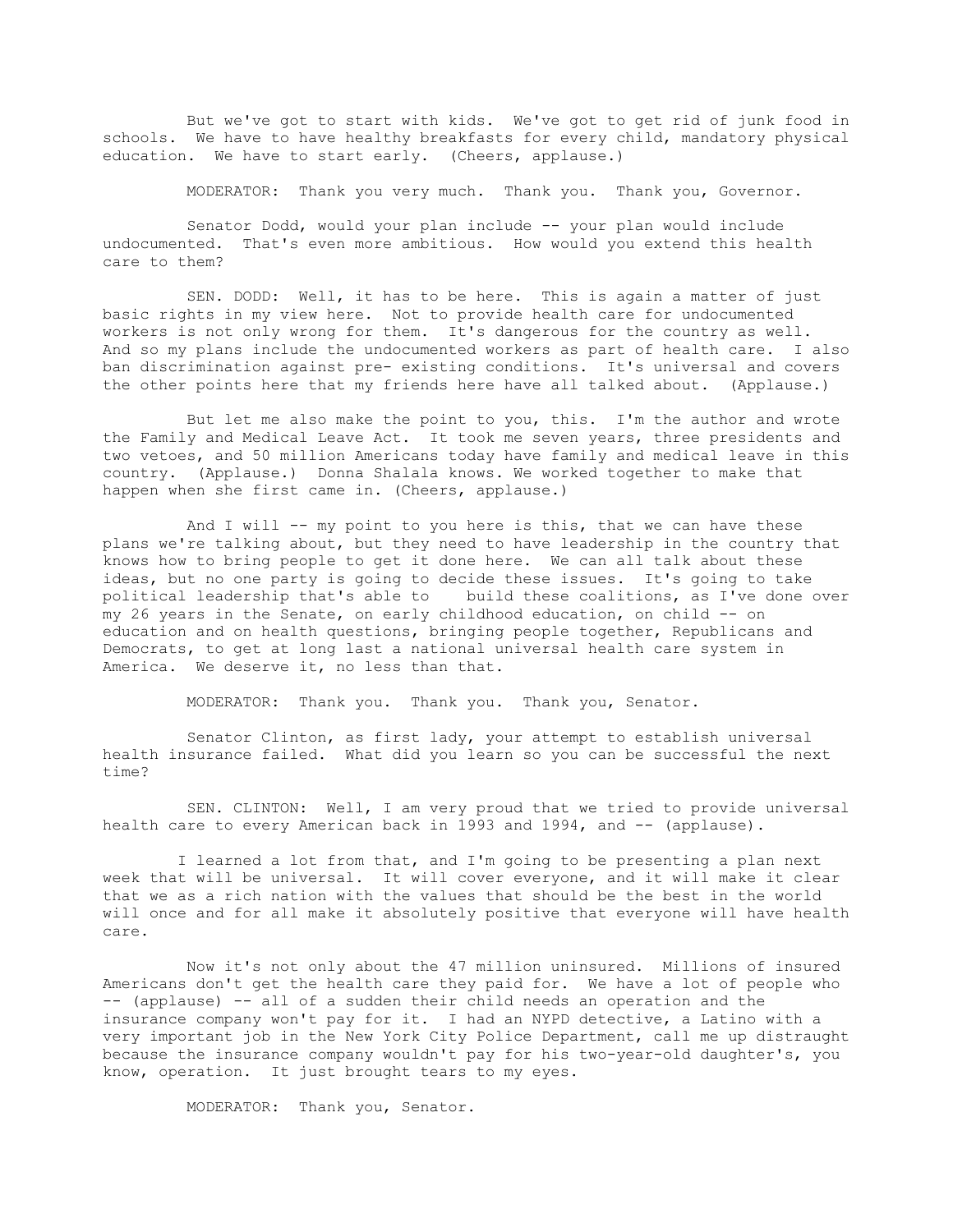SEN. CLINTON: Well, we're going to make it clear that there will be no parent who ever is told no when it comes to getting health care for their children. (Applause.)

 MODERATOR: Senator Gravel, you've said that your medical bills led you to bankruptcy. How would you apply your personal experience in your plan?

 MR. GRAVEL: And very simply recognize that we have to provide a system where everybody is treated equally, and that's a voucher system. You would sign up for a voucher, you would not pay for it; they would give you the choice of five insurance plans, and the insurance companies would not determine what the care you'll get. They'll compete on the basis of administration, and I've expanded it to include Dennis's government plan, so you can either choose that or five other plans.

 But the difference between the voucher plan, which gives you freedom to pick a doctor, pick a hospital, is different from all the others because they're financing their plans via business enterprise. And there's no reason why businesses in this country should have to carry the cost of health care. It disadvantages them in the world competitive market. It makes no sense. You're given the choice of either a job or health care, but you'll never get both.

MODERATOR: Thank you.

 Senator Edwards, must we raise taxes in order to provide health care for Americans?

 MR. EDWARDS: I do not believe you can have universal health care for free. There are some who I think will make that argument. I don't think it's the truth. My own health care plan, which was the first one in this campaign and I'm very proud of it -- comprehensive, requires coverage for everybody everybody -- costs \$90 (billion) to \$120 billion a year. And I pay for it by getting rid of Bush's tax cuts for people who make over \$200,000 a year. (Cheers, applause.)

 But if -- but if I can, I want to go back to your original question, which was, why don't we have universal health care? There's a very simple reason: Because Washington is broken. There are some who would argue that the way we'd have universal health care is we sit at the table with drug companies, insurance companies, and their lobbyists, and we negotiate with them.

My view  $-$ - and you would  $-$ - should give them a seat at the table. My view is, if you give drug companies a seat the table, they'll eat all the food. (Applause.) What we have to do is, we have to take these people on, take them on directly, change this system. You cannot defend this system and bring about the change that we need for universal health care for every man, woman and child. And that's exactly what I intend to do as president. (Applause.)

MODERATOR: Thank you, Senator.

 And finally, Mr. Kucinich, everyone talks about the health care problem, recognizes that there are problems, but no one can fix it. What is the problem?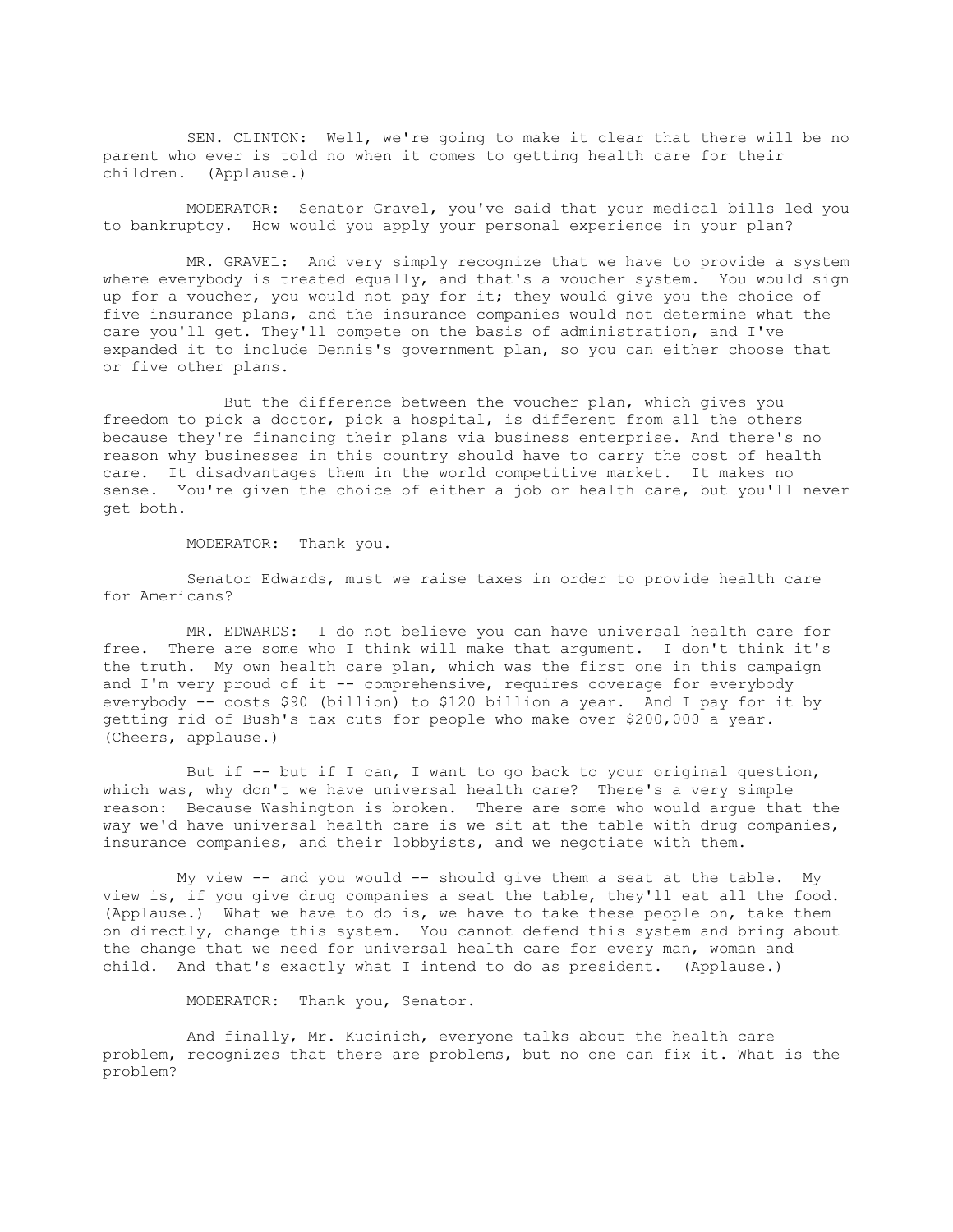REP. KUCINICH: I've introduced a bill, H.R. 676, to provide for a universal, single-payer, not-for-profit health care system called Medicare for All. That's the solution.

 Now let me explain something to the people who are here and who are watching. This debate about health care is a fake debate in this campaign, because all of these candidates are -- are not telling the American people that what they're talking about is maintaining the present system, where you have insurance companies controlling the system, and you are still stuck with premiums, co-pays and deductibles. Everyone knows that insurance companies make money not providing health care, and everyone knows that as long as we're stuck with this system, where insurance companies make \$600 billion a year out of spending that ought to go directly into health care, we're not going to get the care we need.

 I'm the one person on this stage who's ready to challenge the insurance companies and the hold that the pharmaceutical companies have on our political system with a not-for-profit health care system.

MODERATOR: Thank you. Thank you, thank you.

 REP. KUCINICH: It's either health care as a right or health care as a privilege, and I stand for the people. Thank you. (Cheers, applause.)

MODERATOR: Thank you.

 Many people are losing their homes in the United States, Senator Clinton. One out of every 12 Hispanics will lose their home because of the mortgage crisis. What's the role of the federal government to play to ensure that the American dream is not lost?

 SEN. CLINTON: Well, this is a serious problem for all Americans, but it's particularly serious for Hispanics, because, as Jorge said, unfortunately about 40 percent of Hispanic homeowners have subprime mortgages. And given what's happening in the market, if the federal government does not step in and take steps to prevent foreclosure, millions of Americans and many Hispanics will lose their homes.

 So I think we have to do several things. We've got to have some intervention by the federal government. My friend Chris Dodd is the chair of the important Banking Committee in the Senate; he's working to try to come up with some solutions that we'll be able to get through the Congress which I support. A number of us have ideas. But we've got to get a time-out, we've got to try to persuade the mortgage companies and the banks to slow down their march toward foreclosure, give people a chance to renegotiate their loans. Maybe they can rent instead of own. We've got to get the federal government, the Federal Housing Administration and what are called Fannie Mae and Fannie (sic/Freddie) Mac, two other federal government organizations, involved in trying to make this happen. But we must move, because otherwise, we'll see millions of people out on the street, and we've got to stop that.

MODERATOR: Thank you, Senator. (Applause.)

 Senator Obama, what's the role of the government of the United States to keep people from losing their homes?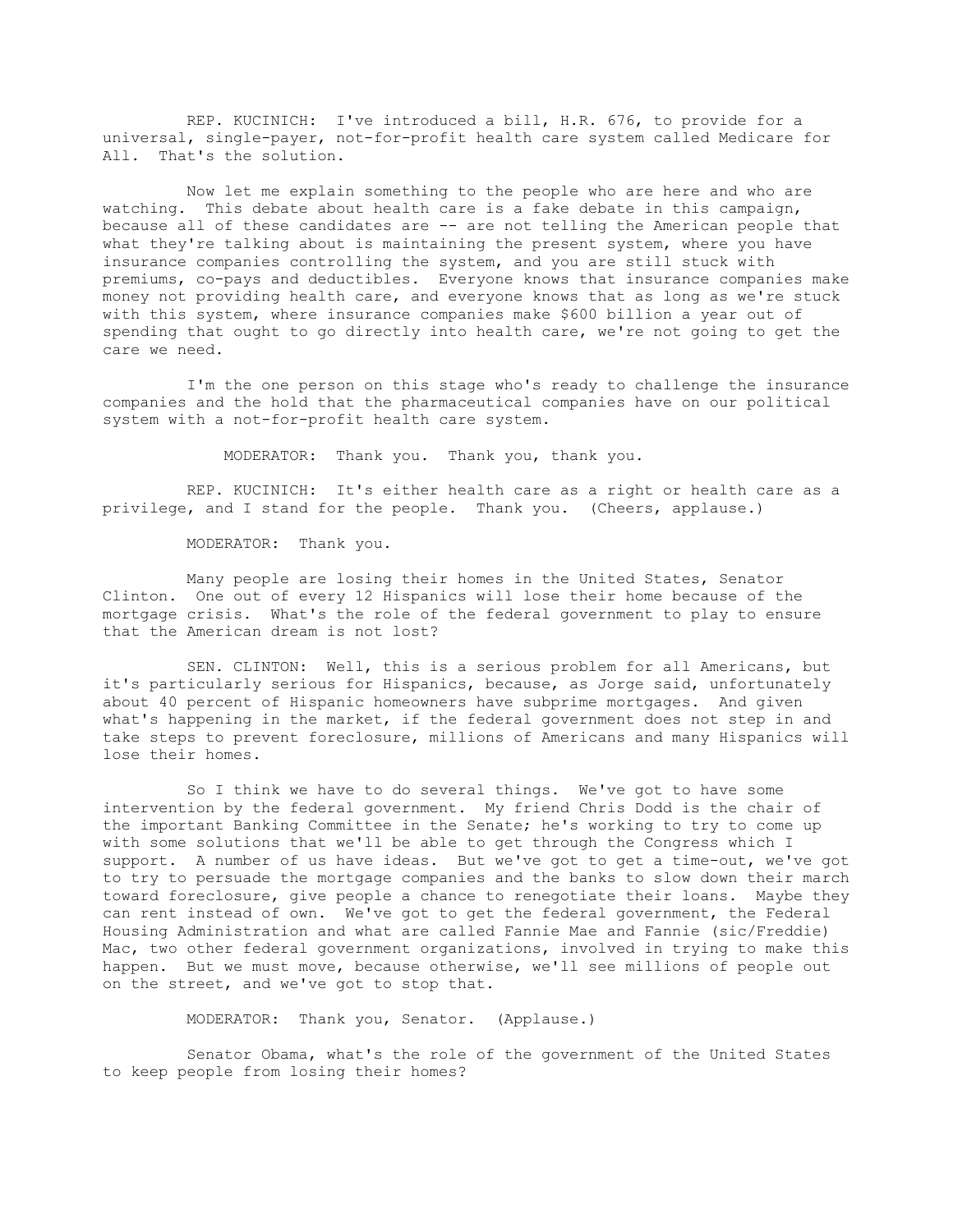SEN. OBAMA: Well, I think it is absolutely critical that we step in and work with financial institutions that gave these loans, oftentimes under false pretenses. And part of the problem of the whole subprime lending market is that we did not have enough regulation of this market, we didn't have adequate disclosure. I meet families all across the country that thought they were getting a low interest mortgage and did not realize that unless their home prices kept on going up they could end up losing their home, and that's a failure of regulation. And that's something that we have to work on prospectively. I've got legislation called the STOP FRAUD Act that basically requires the kinds of disclosure that should have been in there in the first place.

 But in the meantime, I think that we've got to work with Fannie Mae and Freddie Mac, and we may need to take a portion of the profits of some of the financial institutions that made billions of dollars on these -- preying on people because they didn't give them the right information. We need to take some of that money and make certain that people have a chance to refinance their home or least get bridge loans --

MODERATOR: Thank you, Senator.

SEN. OBAMA: -- so that they can sell their homes without losing everything that they've had. (Applause.)

 MODERATOR: To finish, what would each one of you consider to be the greatest contribution of Hispanics in the United States?

We go to you, Governor Richardson.

 GOV. RICHARDSON: Latinos are the heart, I believe, of American mainstream. The biggest contribution has been the political leadership of individuals like Henry Cisneros and Gloria Molina. Henry Cisneros I always thought would be the first Hispanic president.

 I am of the view that Latinos can make a difference in this presidential election.

 Forty-three million of us all around the country can decide not just what is best for Latinos but what is best for America, in crucial states like Florida, like California, like Nevada, like New Mexico. But we are growing as a community in states like Arkansas. The fastest-growing community there is Latino.

So the greatest contributions we can make  $-$ - and I made that point about dehumanizing Latinos. The American military, today the most Congressional Medal of Honor members have been Latinos. And I say that because I hate the dehumanizing of our people.

 And we must recognize that Latinos today are such a key part of American commerce --

MODERATOR: Thank you.

 GOV. RICHARDSON: -- American education. We're part of the American mainstream.

MODERATOR: Thank you, Governor.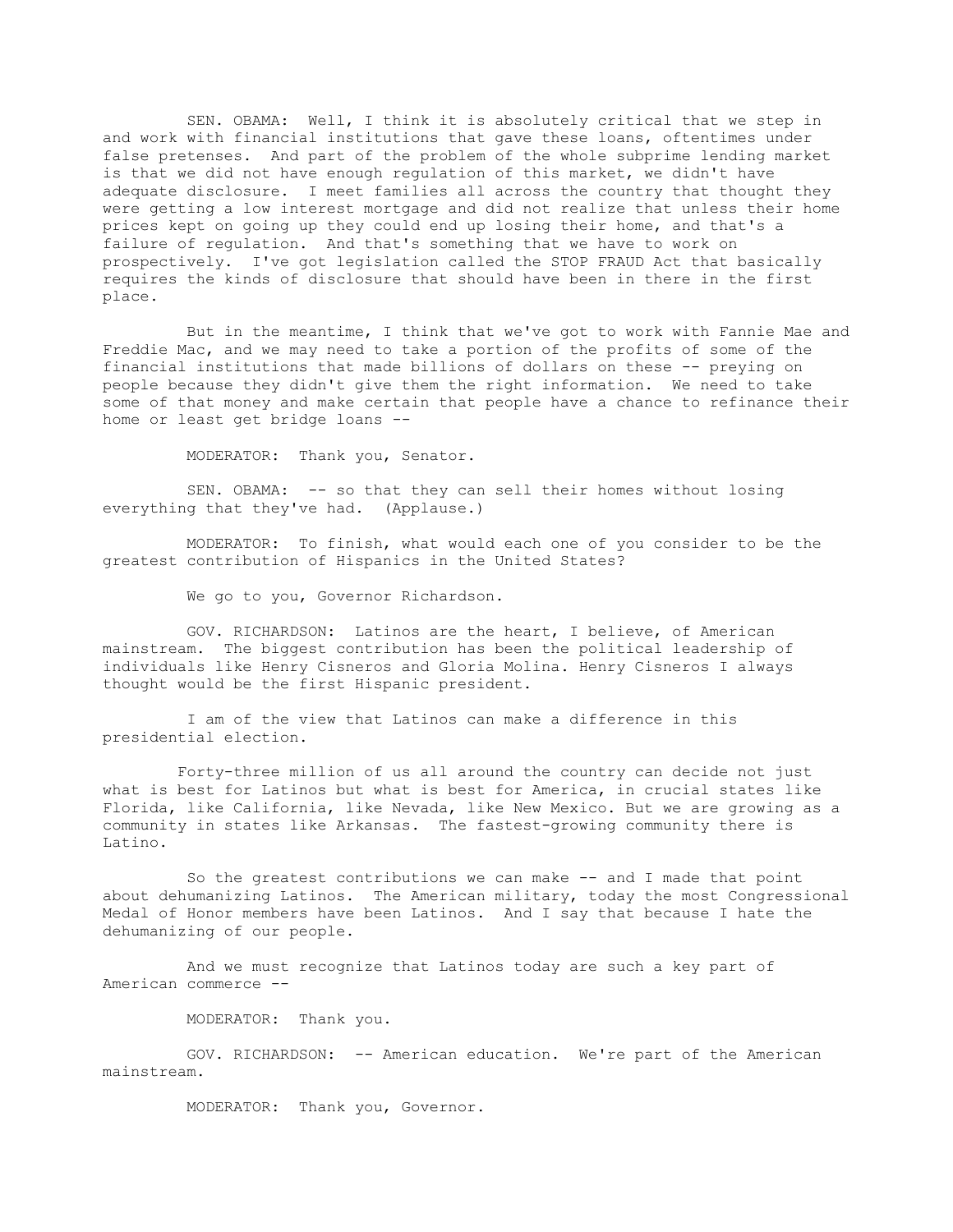GOV. RICHARDSON: We should not be put in a box.

MODERATOR: Thank you, Governor. Thank you. (Applause.)

 Senator Dodd, the same question. What's the greatest contribution of the Hispanics in the United States?

 GOV. RICHARDSON: Well, I think the contribution is broad-based here. I think we make a mistake if we try to pigeonhole people here at all. The contribution of an Hispanic ought to be whatever their ambitions and aspirations may be. To be a doctor, to be a teacher, to be a good parent, to be involved in all the aspects of our lives.

 This is a wonderful opportunity today of empowering the Hispanic community in this country by just what Univision is doing here, participating for the first time in this presidential debate here. Letting people know they can be directly involved in whatever their ambitions and dreams may be. That's the uniqueness of America, that you can dream and your dreams ought to be able to come true. Regardless of your ethnicity, regardless of where you're from, you ought to be able to fulfill whatever that dream and ambition is, and Hispanics ought not to be denied any of those opportunities because of their ethnicity in our country. (Applause.) MODERATOR: Thank you.

Senator Gravel, the same question.

 MR. GRAVEL: I think that the great contribution that the Latino community makes is their culture. They come to this country and imbue us with a greater breadth of human understanding, of human appreciation in all cultural aspects.

 I would hope that they'd realize that as a unit, as a people who coalesce around one thought, their interest, that they would realize the importance of empowering themselves to be able to make laws, so that they can vote directly on all the issues that affect their lives and not rely upon us who are on this dais. We have limited power even if we get elected president of the United States.

 What really counts is the power that you have as a cohesive group of people, and you are qualified. You're as qualified to vote on all the policy issues that affect your life as the leaders of this country. Go to nationalinitiative.us. You can vote to empower yourself. The legislation is there for the taking. (Applause.)

MODERATOR: Thank you, Senator Gravel.

 Senator Edwards, what's the greatest contribution of Hispanics in the U.S.?

 MR. EDWARDS: I think the Hispanic community has contributed to this country in every conceivable way. And I think it would be a mistake to identify one way that they have contributed. They've been extraordinarily patriotic, serving this country in Iraq and other places. They've added and strengthened, added to and strengthened the American economy. They've added to the richness and depth and diversity of America and American culture through music and every conceivable way.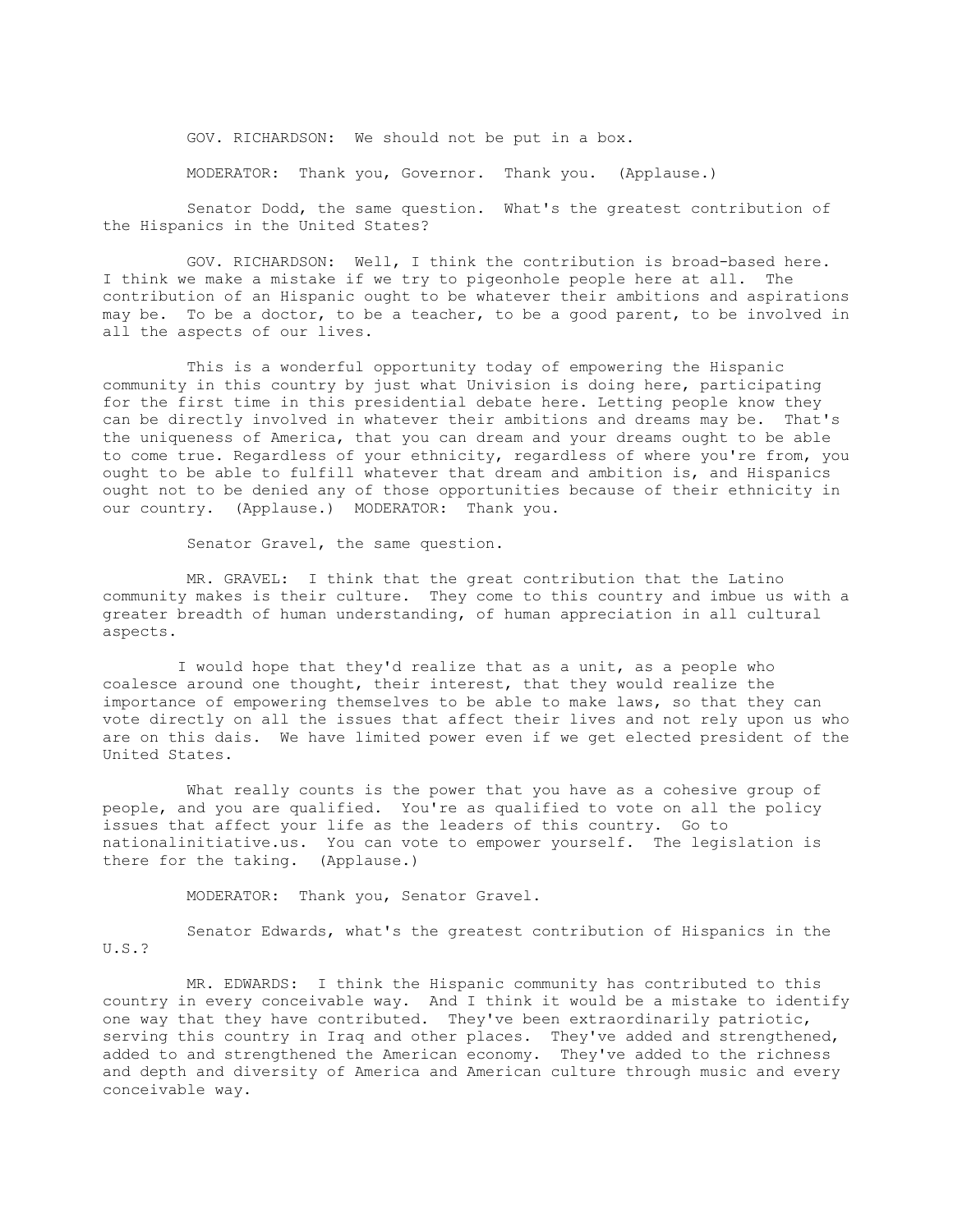All those things make America better. They make America stronger. And the truth is I am running for president of the United States because I came from nothing to having everything in this country, and I didn't get here by myself. My country was there every single step of the way for me, and I want to be the president of the United States who makes sure America's there every single step of the way for every single Latino in the United States of America. (Applause.)

MODERATOR: Thank you, Senator.

## Representative Kucinich?

 REP. KUCINICH: This gathering today reflects the power of unity, which is an important part of the awareness and the consciousness of Latinos in the United States. And with that power of unity comes the expression of culture and language that shows our country and reminds us of where we came from, our first motto: "E pluribus unum," "Out of many, one." It is that imperative of human unity which Latinos remind us of that helps connect us with all of humanity.

 When we remember how Cesar Chavez stood among the farm workers and told them, "Si, se puede," we were told that this was not only about farm workers; this was about all people, everywhere, empowering themselves. And Latinos have led the way to that kind of understanding, on that awareness that helps to unlock the power of the human heart. And that's the power that I intend to bring into the White House. Thank you. (Applause.)

MODERATOR: Thank you.

 Senator Obama, the greatest contribution of Hispanics in the United States?

 SEN. OBAMA: You know, I think right now the Latino community's greatest contribution is its belief in the future, its belief in this country.

 You know, I remember going with Luis Gutierrez to a naturalization service or a workshop in Pilsen/Little Village area in -- in Chicago.

 And just seeing families together who are working hard, who are trying to raise families, all with these American flags, trying to make sure that they can lay the groundwork for a better future for their children and their grandchildren, that is an enormous gift, and it's a reminder of what this country has always been about, which is brick by brick, you know, people putting the work in required to make sure that the next generation is able to achieve its dreams. And I think nobody exemplifies that more than the Latino community, and because of the energy that it brings to economy and our democracy I think we can be assured that America's future is going to be bright.

 So I thank Univision for setting up this forum, and I thank the Latino community for its faith in America. (Applause.)

MODERATOR: Thank you, Senator.

 Senator Clinton, the greatest contribution of Hispanics in this country?

 SEN. CLINTON: Well, of course there are Hispanic-American families that have been in this country for 500 years, so I think it's important to realize that from the very beginning before America was a nation Hispanics were